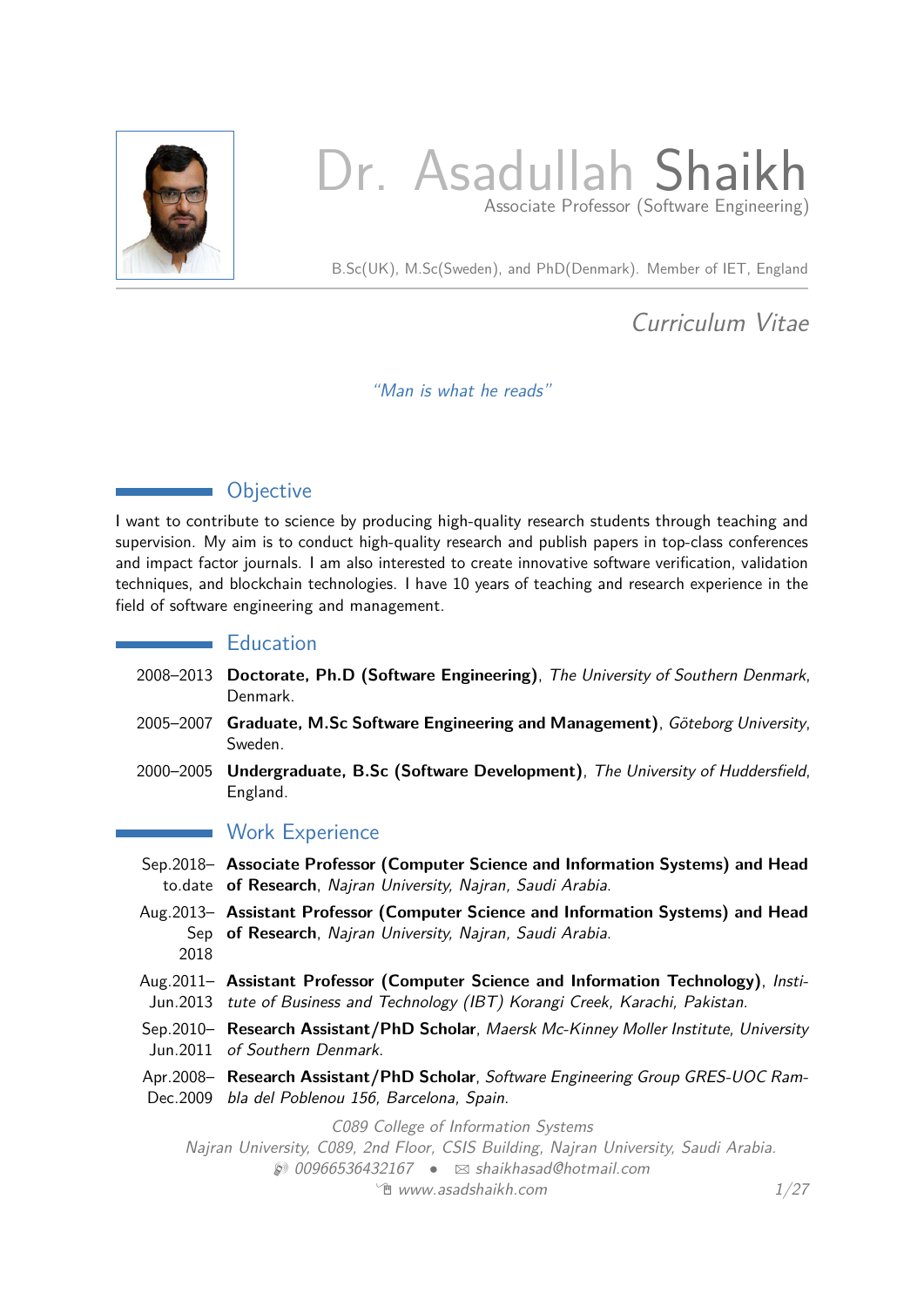- Feb.2006– **Information Technology Manager (Part Time)**, Lai Thai Artillerigatan 8, 41503 Mar.2008 Göteborg, Sweden.
- Mar.1998– **Computer Administrator and Ex. Manager**, Excellence of Studies (Eos) English, Dec.2000 Language and Coaching Center, Hyderabad, Pakistan.

Non-Academic Experience

Sep.2013– **Head of Software Engineering Knowledge group for ABET and NCAAA Ac-**Present **creditation**, College of Computer Science and Infromation Systems, Najran University, Najran, Saudi Arabia.

**Current Research Interests** 

Software Engineering, Software Verification and Validation, Software Testing, Model Based Checking, Service Oriented Architecture (SOA), Cloud Computing and Software Process Improvement (SPI), and Block Chain Technology.

|                                                             | <b>Completed Theses and Projects</b>                                                                                        |
|-------------------------------------------------------------|-----------------------------------------------------------------------------------------------------------------------------|
|                                                             | Doctoral Methods and Concepts for Efficient Verification of UML/OCL Models, Su-<br>Thesis pervised By: Professor Uffe Wiil. |
|                                                             | Master's A System Design For A Tele-Medicine Health Care System, Supervised By:<br>Thesis Professor Thomas Lundqvist.       |
| Semester III<br>Research<br>Project                         | Master's Strengths And Weaknesses of Maturity Driven Process Improvement Efforts.                                           |
| Semester II<br>Technical<br>Challenge<br>Project            | Master's Online Web-Based Admission System.                                                                                 |
| Master's<br>Semester II<br>Industry<br>Challenge<br>Project | <b>Model-Driven Architecture in Embedded Systems.</b>                                                                       |
| <b>Final Project</b>                                        | Bachelor's Secure Pc Access and Spyware.                                                                                    |
| Semester<br>Project                                         | Bachelor's Development of Website for Shopping Places.                                                                      |

# **Funded Projects**

Title Enhancing the Quality of Service for Real Time Traffic over Optical Burst Switching (OBS) Networks with Ensuring the Fairness for Other Traffics C089 College of Information Systems Najran University, C089, 2nd Floor, CSIS Building, Najran University, Saudi Arabia.  $\textcircled{1}$  00966536432167 •  $\textcircled{1}$  [shaikhasad@hotmail.com](mailto:shaikhasad@hotmail.com)  $\Theta$  [www.asadshaikh.com](http://www.asadshaikh.com)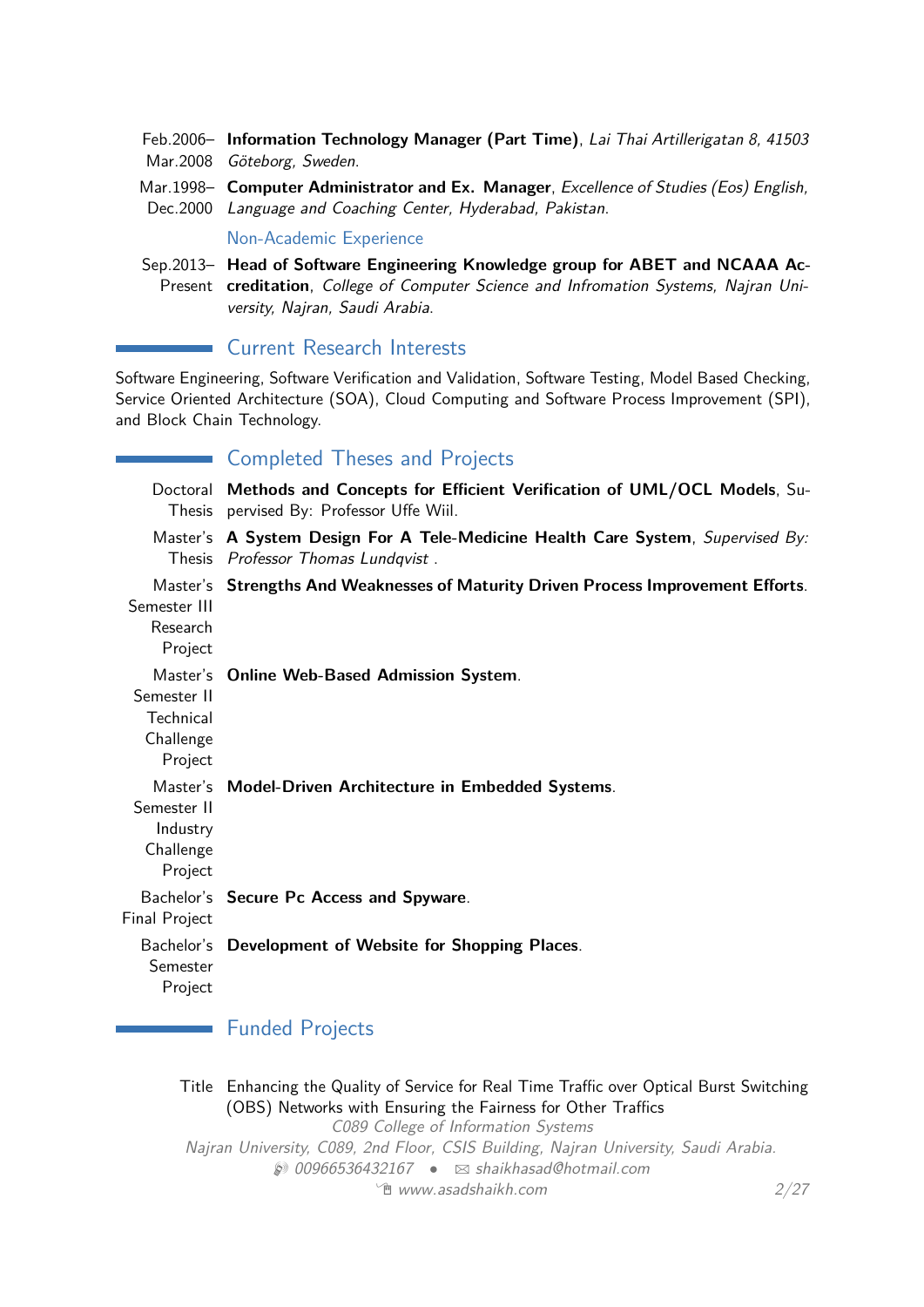|                         | Researches Muhammad Abdullatef Ali Al-shargabi and Asadullah Shaikh                                                                                                      |
|-------------------------|--------------------------------------------------------------------------------------------------------------------------------------------------------------------------|
|                         | Grant No NU/ESCI/14/53 Najran University                                                                                                                                 |
|                         | Dates January 2015-January 2016                                                                                                                                          |
| FPR. Status Completed   |                                                                                                                                                                          |
|                         |                                                                                                                                                                          |
|                         | Title Evaluating and Ranking Cloud-based E-Learning Critical Success Factors (CSFs)<br>using Combinatorial Approach                                                      |
|                         | Researches Quadri Noorulhasan Naveed, Mohamed Noor Quershi, Asadullah Shaikh, Sumaya<br>Sanober, Khalid Mohiuddin                                                        |
|                         | Grant No DF-516-305-1441 Deanship of Scientific Research King AbdulAziz University, Jeddah<br>Saudi Arabia                                                               |
|                         | Dates February 2019-February 2020                                                                                                                                        |
| FPR. Status Completed   |                                                                                                                                                                          |
|                         |                                                                                                                                                                          |
|                         | Title PEMC: Power Efficiency Measurement Calculator to Compute Power Efficiency and<br>CO2 Emissions in Cloud Data Centers                                               |
|                         | Researches Asadullah Shaikh and M. A. Elmagzoub                                                                                                                          |
|                         | Grant No NU/ESCI/16/087 Najran University                                                                                                                                |
|                         | Dates February 2019 to October 2020                                                                                                                                      |
| FPR. Status Completed   |                                                                                                                                                                          |
|                         |                                                                                                                                                                          |
|                         | Title A Review on MIMO Wireless Signalover Fibre for Next Generation Fibre Wireless<br>(FiWi) Broadband Networks                                                         |
|                         | Researches M. A. Elmagzoub and Asadullah Shaikh                                                                                                                          |
|                         | Grant No NU/ESCI/17/084 Najran University                                                                                                                                |
|                         | Dates February 2019 to November 2020                                                                                                                                     |
| FPR. Status Completed   |                                                                                                                                                                          |
|                         |                                                                                                                                                                          |
|                         | Title Development of Advanced Fire Detection and Alarm System for Integrated Buildings                                                                                   |
|                         | Researches Asadullah Shaikh, Abdullah Alghamdi, and M. A. Elmagzoub                                                                                                      |
|                         | Grant No NU/ESCI/17/098 Najran University                                                                                                                                |
|                         | Dates April 2020 to April 2021                                                                                                                                           |
| FPR. Status In Progress |                                                                                                                                                                          |
|                         | Title Tele-COVID A Telemedicine Architectural Design for COVID 19 Patients                                                                                               |
|                         | Researches Asadullah Shaikh, Mana Al Reshan, and Hani Alshahrani                                                                                                         |
|                         | Grant No NU/ESCI/18/010 Najran University                                                                                                                                |
|                         |                                                                                                                                                                          |
| FPR. Status Completed   | Dates April 2020 to April 2021                                                                                                                                           |
|                         |                                                                                                                                                                          |
|                         | C089 College of Information Systems<br>Najran University, C089, 2nd Floor, CSIS Building, Najran University, Saudi Arabia.<br>200966536432167 • ⊠ shaikhasad@hotmail.com |

 $\hat{E}$  [www.asadshaikh.com](http://www.asadshaikh.com)  $3/27$  $3/27$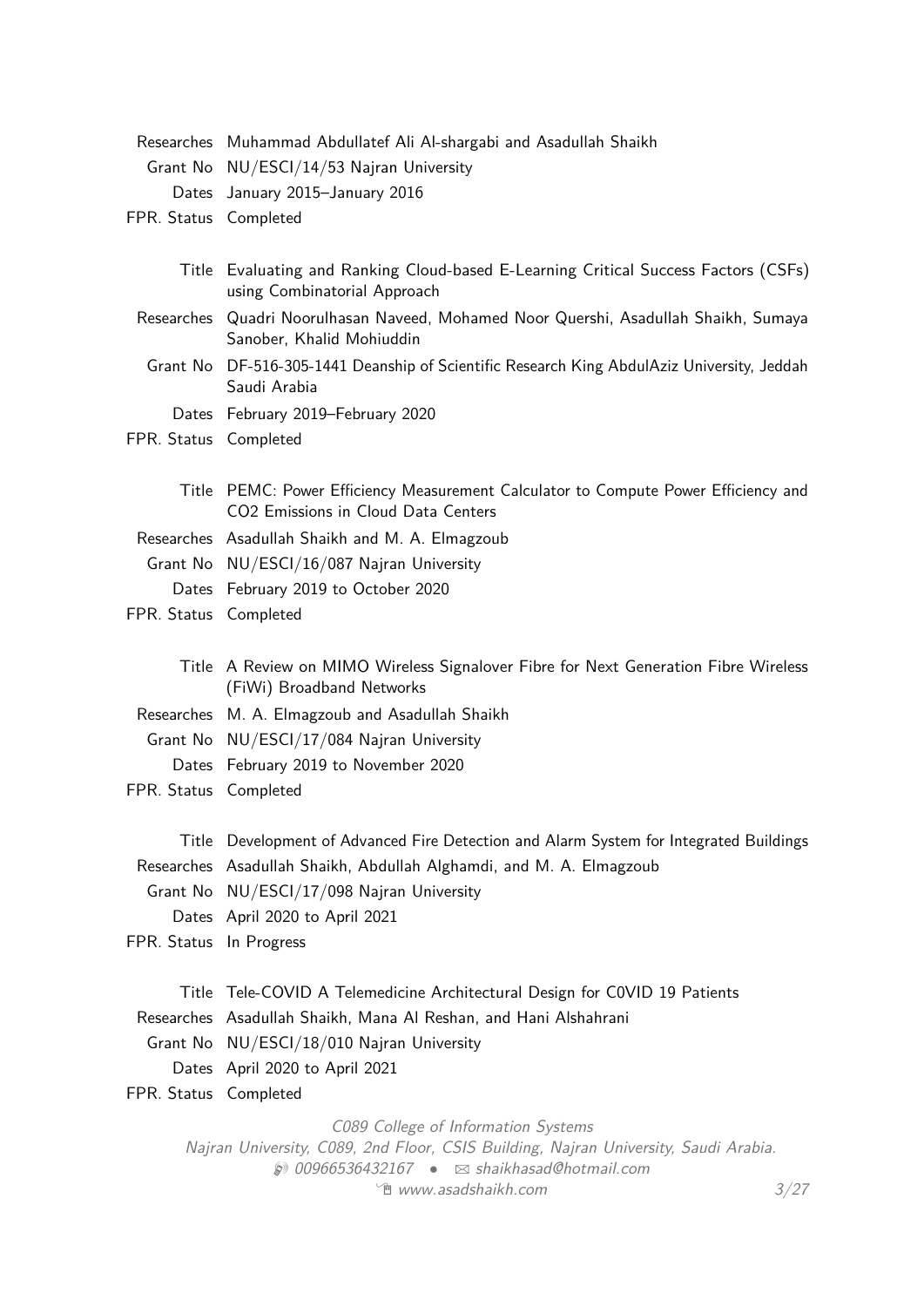# **Publications**

## Submitted Papers

- 1. Asadullah Shaikh, Abdul Hafeez, M.A. Elmagzoub, Abdullah Alghamdi, Ansar Siddique, and Basit Shehzad. **Ontology-Based Verification of UML Class Model XOR Constraints and Dependency Relationships Constraints**. Submitted in Intelligent Automation and Soft Computing by Tech Science Press. ISI Thomson Reuters, Impact Factor, 1.276, 2020.
- 2. Abdul Hafeez , Asadullah Shaikh, Quadri Noorulhasan Naveed, Khalid Mohiuddin, Aqeel ur Rehman and Syed Hyder Abbas Mussavi. **UMLtoONTO: A Ontology-Based UML Class Model Verification Tool**. Submitted in PLOS ONE. ISI Thomson Reuters, Impact Factor, 2.776, 2020.

## Published and Accepted Papers

- 1. Mohamed Rafik Noor Mohamed, Quadri Noorulhasan Naveed, Asadullah Shaikh, Sajid Ali Khan, and Muhammad Ali Memon. **Evaluating and Prioritizing Barriers to E-Learning using AHP-GDM**. Accepted in Educational Measurement: Issues and Practice. ISI Thomson Reuters, Impact Factor, 1.54, 2020.
- 2. Asadullah Shaikh, and Khairan Rajab. **Editorial Special Issue on New Frontiers in Data Sciences and Data Analytics Tools and Applications**. Advances in Data Science and Adaptive Analysis Vol. 12, No. 2 (2020) 2002001, pp.1-3. World Scientific Publishing Company. DOI: 10.1142/S2424922X20020015. ESCI indexed, 2020.
- 3. M.A. Elmagzoub, Asadullah Shaikh, Abdullah Alghamdi, and Khairan Rajab. **A Review on MIMO Wireless Signals over Fibre for Next Generation Fibre Wireless (FiWi) Broadband Networks**. Electronics. 2020; 9(12):2014. ISI Thomson Reuters, Impact Factor, 2.412, 2020.
- 4. Asadullah Shaikh, Mana Saleh AlReshan, Yousef Asiri, Adel Sulaiman, and Hani Alshahrani. **Tele-COVID: A Telemedicine SOA-based Architectural Design for COVID-19 Patients**. Accepted in Computers, Materials & Continua. ISI Thomson Reuters, Impact Factor, 4.89.
- 5. Asadullah Shaikh, Mueen Uddin, M.A. Elmagzoub, and Abdullah Alghamdi. **PEMC: Power Efficiency Measurement Calculator to Compute Power Efficiency and CO**<sup>2</sup> **Emissions in Cloud Data Centers**. Accepted in IEEE Access, Vol. 8, pp. 195216-195228, 2020, doi: 10.1109/ACCESS.2020.3033791.. ISI Thomson Reuters, Impact Factor, 3.745.
- 6. Asadullah Shaikh. **An Interactive Design using Human Computer Interaction for Autonomous Vehicles**. International Journal of Engineering Trends and Technology (IJETT) – Editor's Issues - 2020, pp 160-172, 2020. Scopus Indexed. https://doi.org/10.14445/22315381/CATI3P226.
- 7. Asadullah Shaikh, Yousef Asiri, Adel A. Sulaiman. **Guest Editorial: Evaluating Critical Measures of Quality Management and Quality Control**. International Journal of Quality Research (IJQR), Vol 14(4), pp 1-4, 2020. Scopus Indexed. https://doi.org/10.24874/IJQR14.04- 00
- 8. Asadullah Shaikh. **Guest Editorial: Advances in Deep Learning in Mobile Interactive Algorithms and Learning Technologies**. International Journal of Interactive Mobile Technologies (iJIM), Vol 14(10), pp 4-6, 2020. Scopus Indexed. https://doi.org/10.3991/ijim.v14i10.15369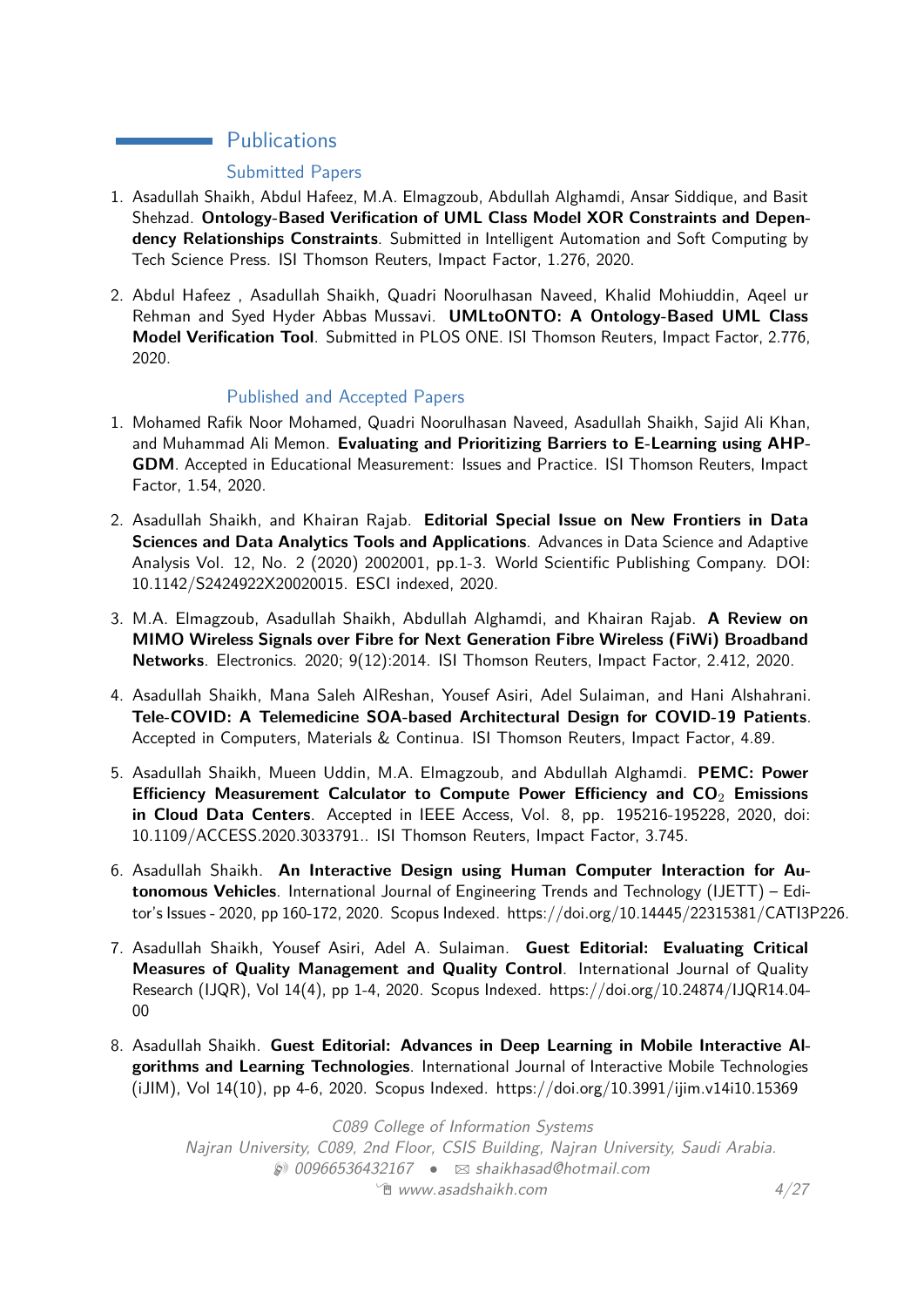- 9. Asadullah Shaikh. **Guest Editorial: Impact of Integrated Intelligent Information and Analytical Systems on Society**. Journal of Information Technology Management (JITM), Vol 12(3), pp 1-3. Scopus Indexed. https://doi.org/10.22059/JITM.2020.76287
- 10. Quadri Noorulhasan Naveed, Mohamed Rafik Noor Qureshi, Nasser Tairan, AbdulHafeez Mohammad, Asadullah Shaikh, Alhuseen O. Alsayed, Asadullah Shah, and Fahad Mazaed Alotaibi. **Evaluating critical success factors in implementing E-learning system using multi-criteria decision-making**. PLOS ONE. 2020;15(5):1-25. doi:10.1371/journal.pone.0231465. Impact Factor, 2.776, 2020.
- 11. Daler Ali, Malik Muhammad Saad Missen, Muhammad Ali Memon, Muhammad Ali Nizamani, Asadullah Shaikh. **Extracting Temporal Entities in Urdu Language**. Accepted in the National Conference on Emerging Trends in Information and Engineering Technologies (NCETIET 2020), University of Sindh, Jamshoro, Pakistan
- 12. Soobia Saeed, Asadullah Shaikh, Muhammad Ali Memon, Muhammad Ali Nizamani, Muhammad Memon. **Online Deal Portal: Factors to Consider for an Effective Design**. University of Sindh Journal of Information Communication Technology (USJICT), Vol. 4(1) pp. 38-44, March 2020.
- 13. Abdul Hafeez Muhammad, Asadullah Shaikh, Quadri N Naveed, and Mohamed Rafik Noor Qureshi. **Factors Affecting Academic Integrity in E-Learning of Saudi Arabian Universities.** An Investigation Using Delphi and AHP. IEEE Access, Volume 8 (1) 2020, pp 16259-16268 , ISSN 2169-3536. ISI Thomson Reuters, Impact Factor, 4.098.
- 14. Asadullah Shaikh. **The Framework to Analyze the Factors and Aspects of Information Security Program Maturity Grid.** International Journal of Advanced Trends in Computer Science and Engineering, Volume 9, No.1.1, 2020, March 2020, ISSN 2278 - 3091. Scopus Indexed.
- 15. Noorulhasan Naveed Quadri, Mohamed Rafik N. Qureshi, Asadullah Shaikh, Alhuseen Omar Alsayed, and Khalid Mohiuddin. E**valuating and Prioritizing Critical Success Factors (CSFs) of Cloud based E-Learning using Multi Criteria Decision Making (MCDM)**. IEEE Access, Volume 7 (2019), pp 157145-157157 , ISSN 2169-3536. ISI Thomson Reuters, Impact Factor, 4.098.
- 16. Soobia Saeed, Asadullah Shaikh, Muhammad Ali Memon, Muhammad Ali Nizamani. **System Development Life Cycle Test Driven Technique and Defect Investigation**. University of Sindh Journal of Information Communication Technology (USJICT), Vol.3 (3) pp. 128-134, July 2019.
- 17. Asadullah Shaikh. **The Impact of Management of Information Communication Technology (MICT) on Society- International Conference on Communication, Management and Information Technology- ICCMIT 2019, Vienna, Austria**. Indian Journal of Science and Technology, Vol 12(18), May 2019. ISI web of science.
- 18. Soobia Saeed, Asadullah Shaikh, Muhammad Ali Memon, Muhammad Ali Nizamani, Faheem Ahmed Abbasi, and Syed Mehmood Raza Naqvi. E**valuating the Quality of Point of Sale (POS) Software**. University of Sindh Journal of Information Communication Technology (USJICT), Vol.3 (2) pp. 69-75, April 2019.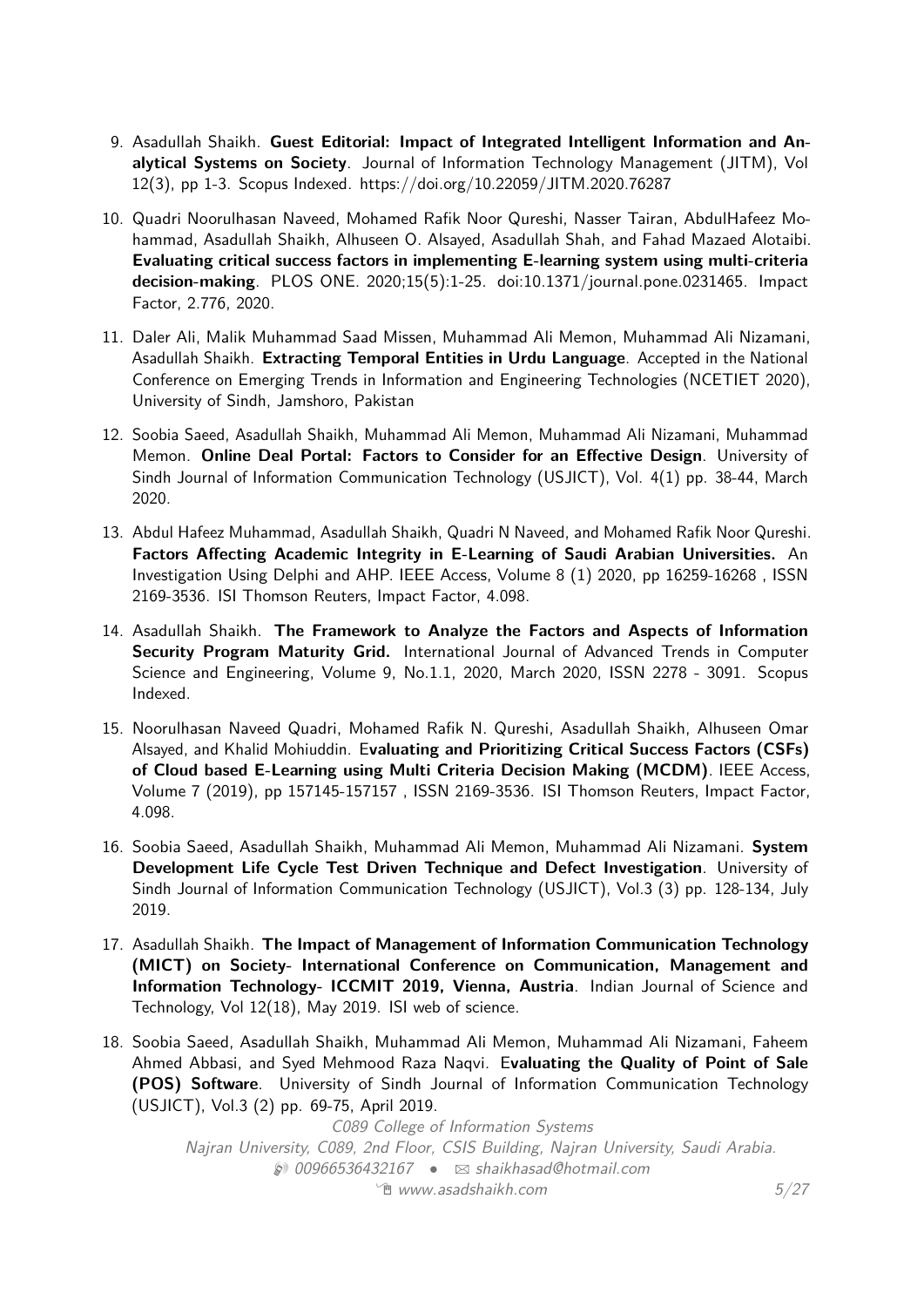- 19. Muhammad Ali Memon, Zaira Hassan, Kamran Dahri, and Asadullah Shaikh. **Aspects Oriented UML to ECORE model Transformation**. The ISC International Journal of Information Security, Volume 11, Number 3 (pp. 97–103), August 2019,. ISI web of science.
- 20. Asadullah Shaikh. **The Role of Maturity Driven Software Process Improvement in an Industry**. International Journal of Advanced Trends in Computer Science and Engineering, VOL. 8, NO. 11, 344-350, January 2019, ISSN 2278 - 3091. Scopus Indexed.
- 21. Soobia Saeed, Asadullah Shaikh, Pardeep Kumar, Muhammad Ali Memon and Syed Mehmood Raza Naqvi. **Assimilation of Monitoring System for Emergency Power System.** Quaid-e-Awam University Research Journal, Vol. 16, NO. 1, 23-30, Jul-Dec 2018, ISSN 1605-8607. HEC Recognized.
- 22. Soobia Saeed, Asadullah Shaikh, Muhammad Ali Memon and Syed Mehmood Raza Naqvi. **Technique for Tumor Detection Upon Brain MRI Image by Utilizing Support Vector Machine.** Quaid-e-Awam University Research Journal, Vol. 16, NO. 1, 23-30, Jul-Dec 2018, ISSN 1605-8607. HEC Recognized.
- 23. Farroque Memon, Soobia Saeed, Asadullah Shaikh, and Muhammad Ali Memon. **Systematic Approach of Customer Relationship Management in Much Different Organization.** In Journal of Business Studies, JBS Vol 14, No.2, pp. 154-168, 2018. HEC Recognized.
- 24. Soobia Saeed, Asadullah Shaikh, and Muhammad Ali Memon. **Impact of Social Networking Sites on Personality & Attitude of Young Adults (Research covering the young adults lives within Korangi, Karachi).** In international Research Journal of Arts & Humanities (IRJAH), Vol.46 (46) pp. 47-62 (2018). HEC Recognized.
- 25. Asadullah Shaikh, Uffe Kock Wiil. **Overview of Slicing and Feedback Techniques for Efficient Verification of UML/OCL Class Diagrams.** IEEE Access, Volume 06 (2018), pp 23864-23882, ISSN 2169-3536. ISI Thomson Reuters, Impact Factor, 4.098.
- 26. Abdul Hafeez, Syed Hyder Abbas Mussavi, Aqeel-ur-Rehman, and Asadullah Shaikh. **Ontology-Based Finite Satisfiability of UML Class Model.** IEEE Access, Volume 6 (2018), pp 3040-3050, ISSN 2169-3536. ISI Thomson Reuters, Impact Factor, 4.098.
- 27. Soobia Saeed, Asadullah Shaikh, Syed Mehmood Raza Naqvi and Muhammad Ali Memon. **Impact Of Data Mining Techniques To Analyze Health Care Data.** Journal of Medical Imaging and Health Informatics, Vol. 8(4) May, pp. 674-682, 2018. ISI Thomson Reuters, Impact Factor, 0.62.
- 28. Soobia Saeed, Asadulallah Shaikh and Syed Mehmood Raza Naqvi. P**erformance Analysis of Quality Assurance due to the usage of two Enterprise Resource Planning's (ERPs): Microsoft Dynamics AX and SAP.** In Mehran University Research Journal of Engineering and Technology, Volume 37, No. 2, pp. 337-350 April, 2018 HEC Recognized.
- 29. Mutiullah Shaikh, Farah Deeba, Asadullah Shaikh, and Muhammad Ali Memon. **State-Full Virtual Machine Live Data Migration For Improved Load Balancing.** In Sindh University Research Journal (SUJO), Vol.50 (1) pp. 107-114 (2018). HEC Recognized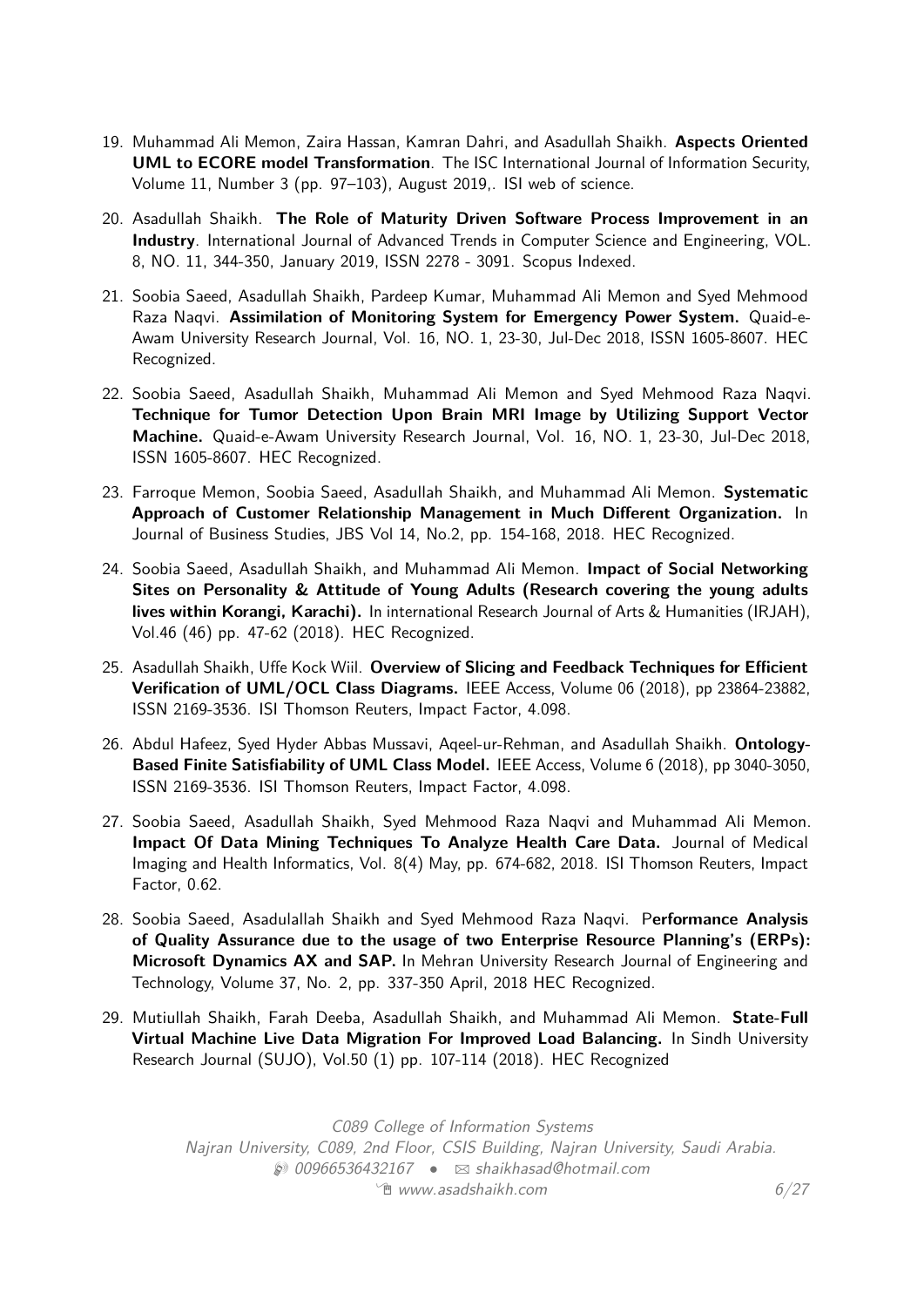- 30. Soobia Saeed, Asadullah Shaikh, Pardeep Kumar, Muhammad Ali Memon and Syed Mehmood Raza Naqvi. **Assimilation of Monitoring System for Emergency Power System.** Quaid e-Awam University Research Journal, Vol 16, pp. 38-48 2017, ISSN 1605-8607.
- 31. Muhammad Ali Memon, Asadullah Shaikh, Kamran Taj Pathan, Majid Hussain Memon and Kamran Dahri. **Route Finding For Facilitating Transportation Planning To Maintain Smooth Product Flow In Supply Chain.** In Journal of Business Studies, JBS Vol 13, No.2, pp. 11-21, 2017. HEC Recognized.
- 32. Khizer Hayat Khuhawa, Muhammad Ali Memon, Asadullah Shaikh, Hyder Ali Nizamani, and Majid Hussain Memon. **Reasons As To Why Consumer Prefers One Brand Over Another: A Study Of Packaged Milk In Hyderabad Using Blind Tests.** In Journal of Business Studies, JBS Vol 13, No.2, pp. 50-59, 2017. HEC Recognized.
- 33. Soobia Saeed, Asadulallah Shaikh, Muhammad Ali Memon, Muhammad Qaiser Saleem and Syed Mehmood Raza Naqvi. **Assessment of Brain Tumor Due to the Usage of MATLAB Performance.** Journal of Medical Imaging and Health Informatics, Vol. 7, 1454–1460, 2017. ISI Thomson Reuters, Impact Factor, 0.77.
- 34. Muhammad Ali Memon , Asadullah Shaikh, Majid Hussain, and Raza Shah. **Data Transformation with Interoperable Service Utilities in Heterogeneous Transport Systems.** In Sindh University Journal (SUJO), Vol.49 (2) pp. 349-356 (2017).
- 35. Soobia Saeed, Asadullah Shaikh, Muhammad Ali Memon, Majid Hussain Memon, Faheem Ahmed Abassi and Syed Mehmood R Naqvi, **Implementation of Failure Enterprise Systems in Organizational Perspective Framework.** International Journal of Advanced Computer Science and Applications(IJACSA), 8(5), 2017. Impact Factor 1.32, 2017.
- 36. Soobia Saeed, Asadullah Shaikh and Shahbaz Ahmed Noor. **Analysis of Brain Tumor Due To the Usage of Mobile Phone.** In Mehran University Research Journal of Engineering and Technology, July 2017, Volume 36, Issue 3, pp 609-620 HEC Recognized, 2017.
- 37. Burhan Saleh, Hasan Rosyadi and Asadulallah Shaikh. **Augmented Reality (AR) Sandbox: An Interactive Approach in Fluvial Geomorphology.** In 14*th* Learning and Technology (L&T) International conference, 2017.
- 38. Mohammad Al Shargabi and Asadullah Shaikh. **Enhancing The Quality Of Service For Real Time Traffic Over Optical Burst Switching (Obs) Networks With Ensuring The Fairness For Other Traffics.** PLOS ONE 11, no. 9 (2016): e0161873. Impact Factor: 3.2, 2016.
- 39. Asadullah Shaikh and Uffe Kock Wiil. **Efficient verification-driven slicing for UML/OCL class diagrams.** In International Journal of Advanced Computer Science and Applications (IJACSA) By the science and information organization, Volume 7 Issue 5, 2016, pp 530-547. Impact Factor 1.32, 2016.
- 40. Muhammad Ali Memon, Asadullah Shaikh, Khizer Hayat, and Mutiullah Shaikh. V**irtual Heterogeneous Model Integration Layer.** In International Journal of Advanced Computer Science and Applications (IJACSA) By the science and information organization, Volume 7 Issue 5, 2016, pp 591-597. Impact Factor 1.32, 2016.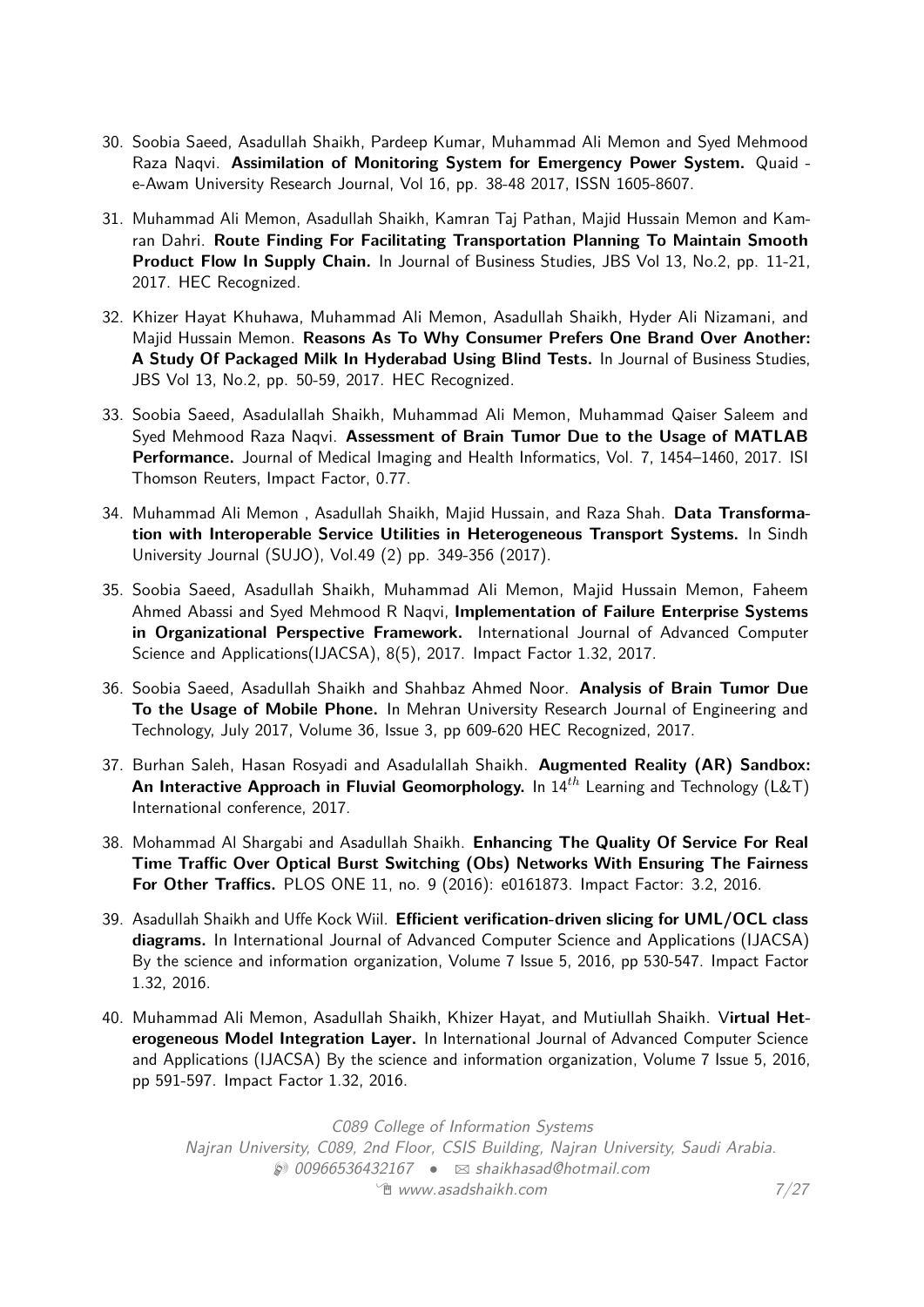- 41. Mutiullah Shaikh, Asadullah Shaikh, Muhammad Ali Memon, and Farah Deeba. A**nalyzing Virtual Machine Live Migration In Application Data Context.** In International Journal of Advanced Computer Science and Applications (IJACSA) By the science and information organization, Volume 7 Issue 5, 2016, pp 401-407. Impact Factor 1.32, 2016.
- 42. Mohammad Al Sulami, and Asadullah Shaikh. **The Information-Seeking Problem in Human-Technology Interaction.** In International Journal of Advanced Computer Science and Applications (IJACSA) By the science and information organization, Volume 7 Issue 5, 2016, pp 584-590. Impact Factor 1.32, 2016.
- 43. Abid Ghaffar, Mohamed Ridza Wahiddin, Asadullah Shaikh, and Akhlaq Ahmad. **Multi-Layered Alert Filtration and Feedback Cycle using Brahms Model.** Accepted in 4*th* International Conference on Advanced Computer Science Applications and Technologies - ACSAT2015 by IEEE.
- 44. Ahmad M. Taleb, Asadullah Shaikh, Todd Eavis, and Nasser M. Taleb. **High Performance Framework for Mining Association Rules from Hierarchical Data Cube.** In International Journal of Business Intelligence and Data Mining 10.3 (2015): 233-252
- 45. Abid Ghaffar, Mohamed Ridza Wahiddin, Asadullah Shaikh and Akhlaq Ahmad. **Generating Alerts using Context Aware Security and Brahms Model for Customer Service Improvement.** In 4*th* International Multi Topic Conference (IMTIC 15) by Mehran University of Engineering and Technology, pp 47-54, 2015.
- 46. Abid Ghaffar, Mohamed Ridza Wahiddin, Mohamad Fauzan Bin Noordin and Asadullah Shaikh. A **Framework to Improve Customer Service Using Brahms Model.** In Journal of Engineering Innovation and Research (IJEIT), 2015, Volume 4, Issue 1, ISSN: 2277 - 5668, 2015.
- 47. Asadullah Shaikh . **The impact of SOA on a system design for a telemedicine healthcare system.** In Network Modeling Analysis in Health Informatics and Bioinformatics 4.1 (2015): 1-16 by Springer.
- 48. Asadullah Shaikh. NoMadCar: **The Interactive Design using Human Computer Interaction Techniques.** In Journal of Advanced Computer Science and Technology Research, [S.l.], v. 5, n. 1, apr. 2015
- 49. Abid Ghaffar, Mohamed Ridza Wahiddin, Mohamad Fauzan Bin Noordin and Asadullah Shaikh. **Evaluation of Tools and Techniques for the Generation of Warning Alerts: A Survey Paper.** In Journal Transactions on Machine Learning and Artificial Intelligence 10.14738/tmlai.32.1078. ISSN 2054-7390, 2015.
- 50. Mazen Ali Gazzan and Asadullah Shaikh. **Towards Bridging the Gap between CMMI and Agile Development Methodologies.** In 27*th* International Conference on Computer Applications in Industry and Engineering USA, 978-1-880843-97-0, 2014.
- 51. Safeeullah Soomro, Abdul Hafeez, Asadullah Shaikh and Syed Hyder Abbas Musavi. **Ontology Based Requirement Interdependency Representation and Visualization.** In 3*rd* Ineternaional Multi Topic Conference (IMTIC 13) by Springer CCIS 414 Series, pp 259-270, 2014.
- 52. Abid Ghaffar, Mohamed Ridza Wahiddin, and Asadullah Shaikh. **Computer assisted alerts using mental model approach for customer service improvement.** In Journal of Software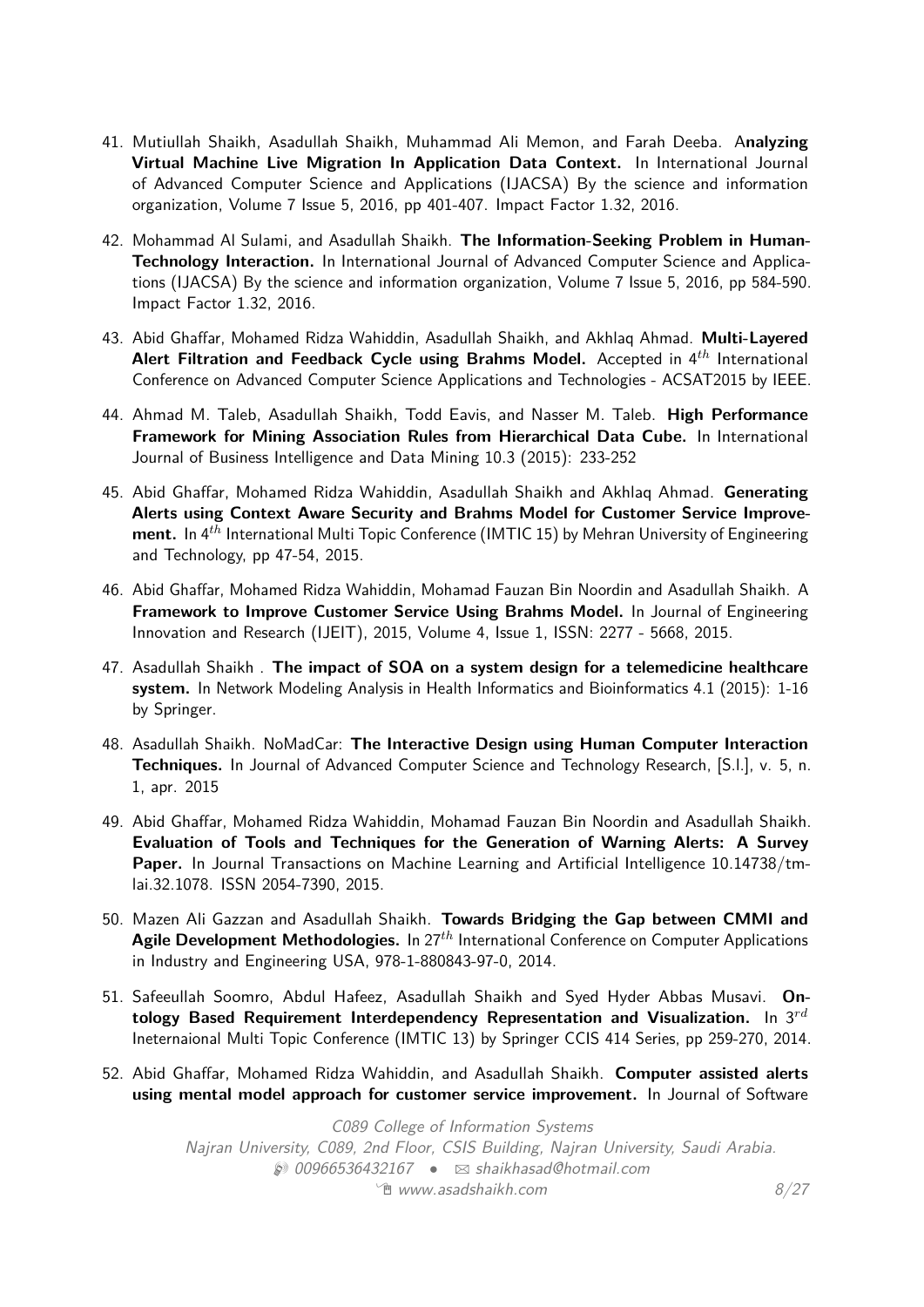Engineering and Applications, 2013, 6, 21-25 doi:10.4236/jsea.2013.65B005. Impact Factor: 0.15.

- 53. Asadullah Shaikh and Uffe Kock Wiil. **A feedback technique for unsatisfiable UML/OCL class diagrams. In Software Practice and Experience (SPE).** Published online in Wiley Online Library (wileyonlinelibrary.com). DOI: 10.1002/spe.2211. Impact Factor: 1.008. ISI Indexed
- 54. Fahad Samad, Qassem Abu Ahmed, Asadullah Shaikh, and Abdul Aziz. **Jam: Mitigating jellyfish attacks in wireless ad hoc networks.** In Emerging Trends and Applications in Information Communication Technologies, volume 281 of Communications in Computer and Information Science, pages 432-444. Springer Berlin Heidelberg, 2012.
- 55. Asadullah Shaikh, Naveed Anjum, Fahad Samad, and Asadullah Shah. **Building wireless sensor networks application using sun spots.** In Emerging Trends and Applications in Information Communication Technologies, volume 281 of Communications in Computer and Information Science, pages 466-477. Springer Berlin Heidelberg, 2012.
- 56. Asadullah Shaikh and Uffe Kock Wiil. **UmltoCSP (UOST): A tool for efficient verification of UML/OCL class diagrams through model slicing.** In ACM SIGSOFT FSE, pages 37:1-37:4, 2012. Acceptance ratio: 17 percent.
- 57. Muniba Shaikh, Humaira Dar, Asadullah Shaikh, and Asadullah Shah. **Adjusted edit distance algorithm for alias detection.** In International Conference on Information and Knowledge Management (ICIKM), pages 118-122, 2012.
- 58. Shah, Asadullah and Shaikh, Asadullah and Shaikh, Muniba and Bhatti, Zeeshan and Abdullah Zammarh, Nuha and Dwi Handayani, Dini Oktarina and Shah, Zoya, eds. (2011) **Statistical time division multiplexing architectures and design.** IIUM Press, Kuala Lumpur. ISBN 978-967-418-190-1
- 59. Asadullah Shaikh,Zeeshan Bhatti,and Asadullah Shah (2011) **Bitwise Operators and Type Casting.** IIUM Press, Kuala Lumpur, pp. 45-50 . ISBN 978-967-418-086-7.
- 60. Asadullah Shaikh,Zeeshan Bhatti,and Asadullah Shah (2011) **Conditional Statements.** IIUM Press, Kuala Lumpur, pp. 41-55 . ISBN 978-967-418-086-7.
- 61. Asadullah Shaikh,Zeeshan Bhatti,and Asadullah Shah (2011) **IF ELSE Statements.** IIUM Press, Kuala Lumpur, pp. 45-60 . ISBN 978-967-418-086-7.
- 62. Asadullah Shaikh,Zeeshan Bhatti,and Asadullah Shah (2011) **IF ELSE Statements IF.** IIUM Press, Kuala Lumpur, pp. 61-66 . ISBN 978-967-418-086-7.
- 63. Asadullah Shaikh,Zeeshan Bhatti,and Asadullah Shah (2011) **Switch Satatements.** IIUM Press, Kuala Lumpur, pp. 67-72 . ISBN 978-967-418-086-7.
- 64. Shah, Asadullah and Shaikh, Asadullah (2011) **Arithmetic expressions and data types in C++. In: C++ Programming: Step by Step. I**IUM Press, Kuala Lumpur, pp. 1-3. ISBN 9789674180904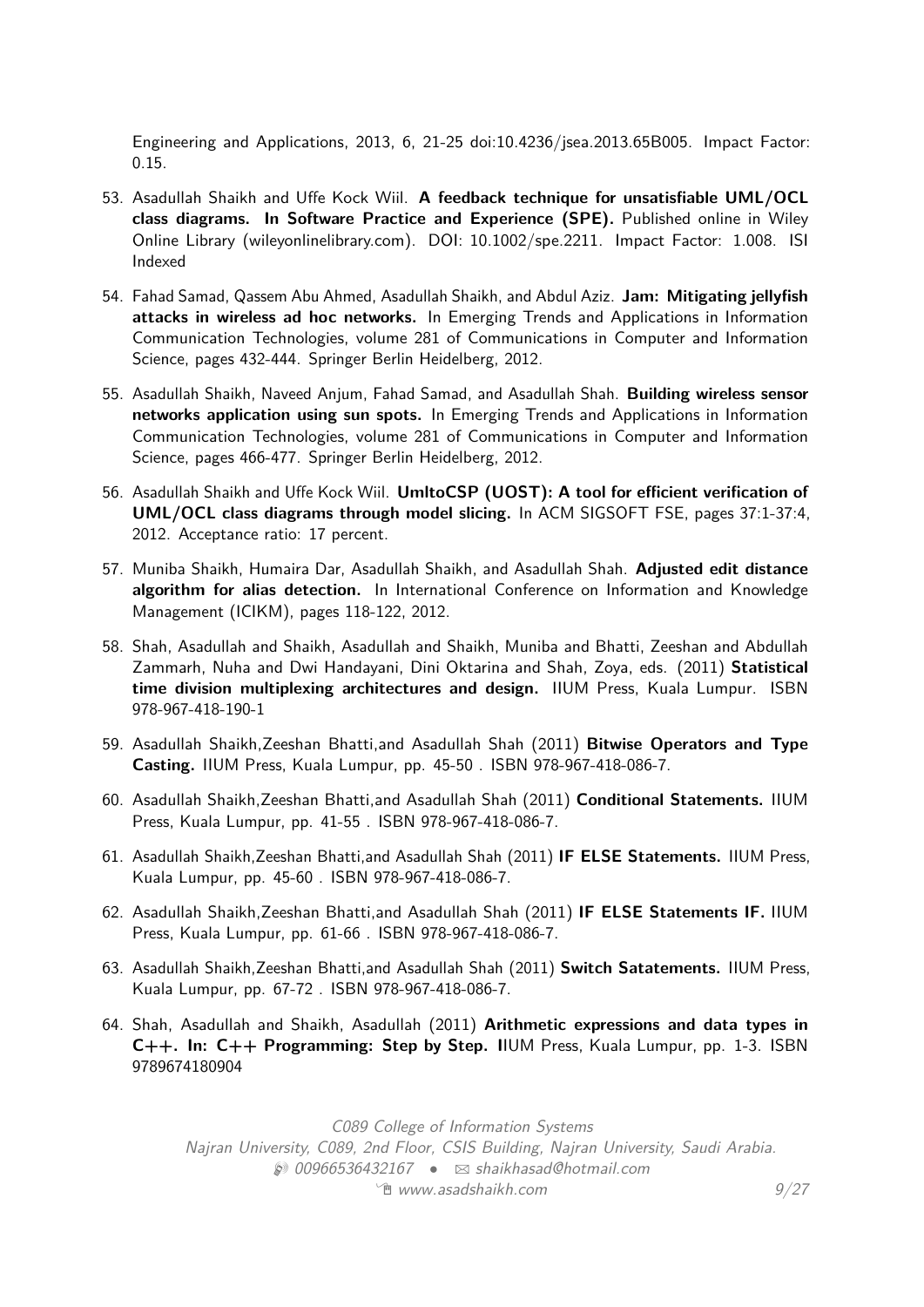- 65. Shah, Asadullah and Shaikh, Asadullah (2011) **Decision making: If-else statements and relational operators.** In: C++ Programming: Step by Step. IIUM Press, Kuala Lumpur, pp. 17-24. ISBN 9789674180904
- 66. Shah, Asadullah and Shaikh, Asadullah (2011) I**ntroduction. In: C++ Programming: Step by Step.** IIUM Press, Kuala Lumpur, pp. 1-3. ISBN 9789674180904
- 67. Shah, Asadullah and Shaikh, Asadullah (2011) **Sending the output to a print file. In: C++ Programming: Step by Step.** IIUM Press, Kuala Lumpur, pp. 11-16. ISBN 9789674180904
- 68. Shah, Asadullah and Shaikh, Asadullah and Alshaikhli, Imad Fakhri Taha (2011) **Basic storage management. In: Introduction of computer systems and applications.** IIUM Press, Kuala Lumpur, pp. 113-118. ISBN 9789674180850
- 69. Shah, Asadullah and Shaikh, Asadullah (2011) **Control panel of an oscilloscope. In: Understanding basic concept of electrical and electronic systems.** IIUM Press, Kuala Lumpur, pp. 29-33. ISBN 9789674181161
- 70. Shah, Asadullah and Shaikh, Asadullah (2011) **Digital multiplexing techniques. In: Statistical Time Division Multiplexing Architectures and Design.** IIUM Press, Kuala Lumpur, pp. 5-9. ISBN 978-967-418-190-1
- 71. Shah, Asadullah and Shaikh, Asadullah (2011) **Linear predictive coding of speech. In: Statistical Time Division Multiplexing Architectures and Design.** IIUM Press, Kuala Lumpur, pp. 15-17. ISBN 978-967-418-190-1
- 72. Shah, Asadullah and Shaikh, Asadullah (2011) **Low bit rate speech coding. In: Statistical Time Division Multiplexing Architectures and Design.** IIUM Press, Kuala Lumpur, pp. 10-11. ISBN 978-967-418-190-1
- 73. Shah, Asadullah and Shaikh, Asadullah (2011) **Low bit rate speech coding standards.** In: Statistical Time Division Multiplexing Architectures and Design. IIUM Press, Kuala Lumpur, pp. 12-14. ISBN 978-967-418-190-1
- 74. Shah, Asadullah and Shaikh, Asadullah (2011) **Measurement techniques.** In: Understanding basic concept of electrical and electronic systems. IIUM Press, Kuala Lumpur, pp. 39-46. ISBN 9789674181161
- 75. Shah, Asadullah and Shaikh, Asadullah and Alshaikhli, Imad Fakhri Taha (2011) **Network security setting.** In: Introduction of computer systems and applications. IIUM Press, Kuala Lumpur, pp. 99-106. ISBN 9789674180850
- 76. Shah, Asadullah and Shaikh, Asadullah (2011) **Operation of an oscilloscope.** In: Understanding basic concept of electrical and electronic systems. IIUM Press, Kuala Lumpur, pp. 34-38. ISBN 9789674181161
- 77. Shah, Asadullah and Shaikh, Asadullah (2011) **Resistor color codes.** In: Understanding basic concept of electrical and electronic systems. IIUM Press, Kuala Lumpur, pp. 47-51. ISBN 9789674181161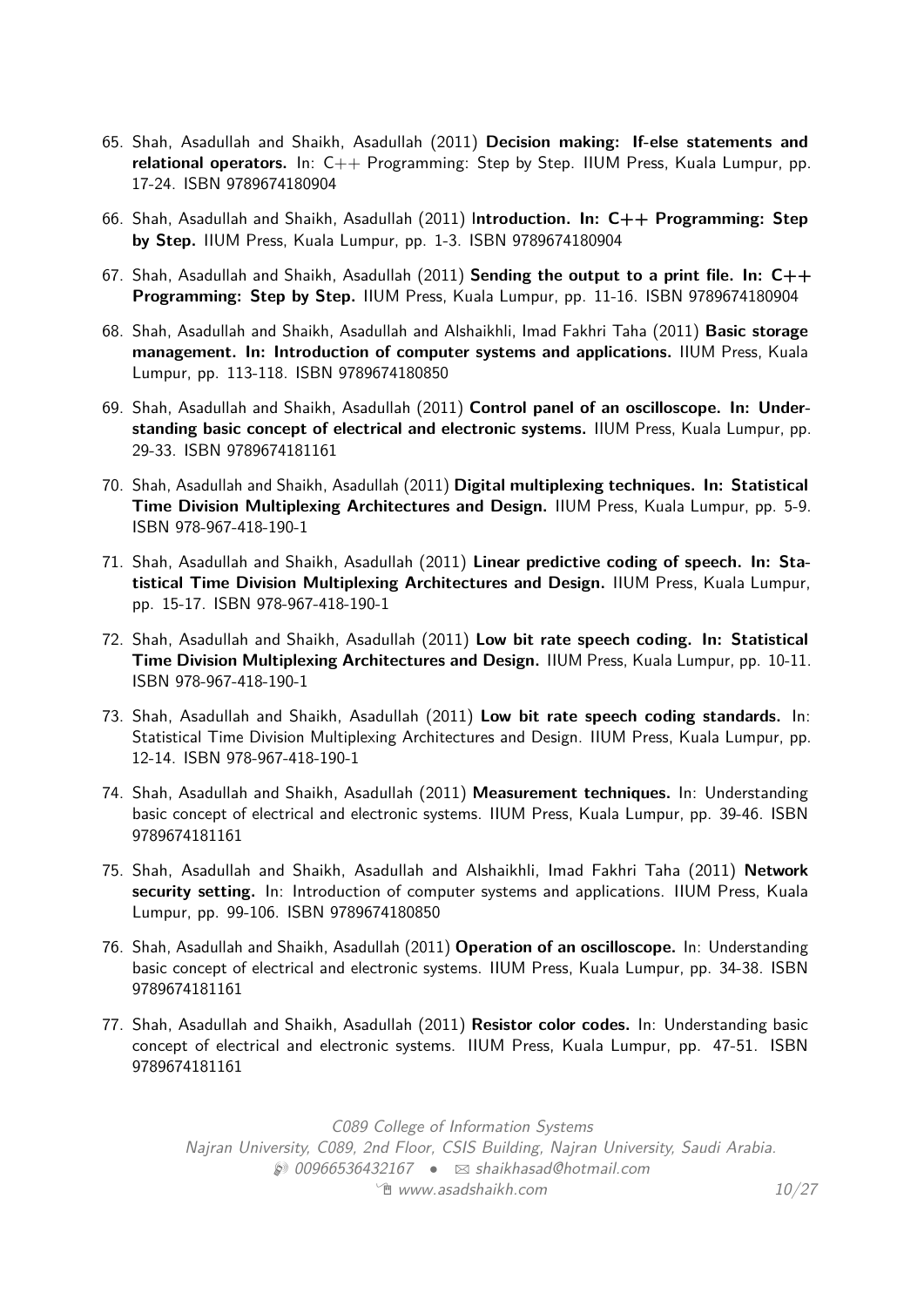- 78. Shah, Asadullah and Shaikh, Asadullah (2011) **Soldering iron practice.** In: Understanding basic concept of electrical and electronic systems. IIUM Press, Kuala Lumpur, pp. 52-55. ISBN 9789674181161
- 79. Shah, Asadullah and Shaikh, Asadullah and Alshaikhli, Imad Fakhri Taha (2011) **Task scheduling.** In: Introduction of computer systems and applications. IIUM Press, Kuala Lumpur, pp. 107-112. ISBN 9789674180850
- 80. Shah, Asadullah and Shaikh, Asadullah (2011) T**ransmission bandwidth efficiency enhancement techniques.** In: Statistical Time Division Multiplexing Architectures and Design. IIUM Press, Kuala Lumpur, pp. 1-4. ISBN 978-967-418-190-1
- 81. Shah, Asadullah and Shaikh, Asadullah and Alshaikhli, Imad Fakhri Taha (2011) **Windows installation.** In: Introduction of computer systems and applications. IIUM Press, Kuala Lumpur, pp. 87-98. ISBN 9789674180850
- 82. Shah, Asadullah and Shaikh, Asadullah (2011) **Logical operators and switch statements.** In: C++ Programming: Step by Step. IIUM Press, Kuala Lumpur, pp. 25-31. ISBN 9789674180904
- 83. Asadullah Shaikh, Uffe Kock Wiil, and Nasrullah Memon. **Evaluation of tools and slicing techniques for efficient verification of UML/OCL class diagrams.** Adv. Soft. Eng., 2011:5:1- 5:18, 2011.
- 84. Asadullah Shaikh, Uffe Kock Wiil, and Nasrullah Memon. **UOST: UML/OCL aggressive slicing technique for efficient verification of models.** In SAM Lecture Notes in Computer Science Volume 6598, 2011.
- 85. Asadullah Shaikh, Sheeraz Ali, Nasrullah Memon, and Panagiotis Karampelas. **SOA security aspects in web-based architectural design.** In From Sociology to Computing in Social Networks by Springer, pages 415-430. 2010.
- 86. Asadullah Shaikh, Sheeraz Ali, Muniba Shaikh, and Javed Ahmed. **The Model-Driven Architecture in an Industrial Environment.** In IEEE International Conference on Information and Emerging Technologies (ICIET), pages 1-5. 2010.
- 87. Asadullah Shaikh, Robert Clarisó, Uffe Kock Wiil, and Nasrullah Memon. **Verification-driven slicing of UML/OCL models.** In ACM Automated Software Engineering, pages 185-194, 2010. Acceptance ratio: 18 percent.
- 88. Asadullah Shaikh, Ashfaq Ahmed, Nasrullah Memon, and Muniba Shoukat Memon. **Strengths and weaknesses of maturity driven process improvement effort.** In CISIS IEEE Computer Society, pages 481-486, 2009.
- 89. Asadullah Shaikh, Muniba Shoukat Memon, Nasrullah Memon, and Muhammad Misbahuddin. **The role of service oriented architecture in telemedicine healthcare system.** In CISIS IEEE Computer Society, pages 208-214, 2009.
- 90. Asadullah Shaikh, Aijaz Soomro, Sheeraz Ali, and Nasrullah Memon. **The Security Aspects in Web-Based Architectural Design Using Service Oriented Architecture.** In IV IEEE Computer Society, pages 461-466, 2009.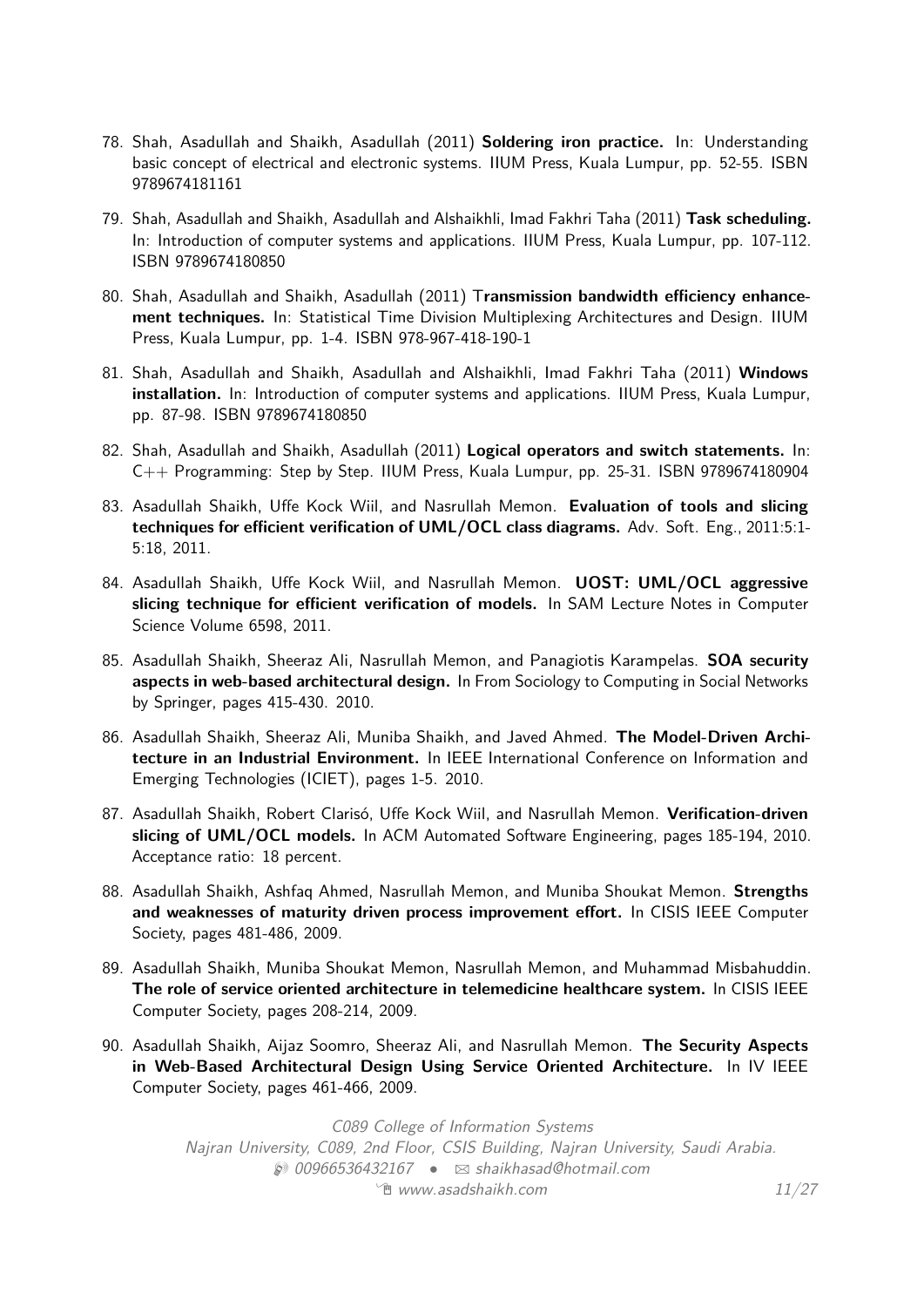- 91. Asadullah Shaikh, Muhammad Misbahuddin, and Muniba Shoukat Memon. **A system design for a telemedicine health care system.** In IMTIC Springer CCIS Series, pages 295-305, 2008.
- 92. Muniba Shaikh and Asadullah Shaikh. **The role of model driven architecture in online web-based admission system.** In 8*th* National Research Conference (NRS) proceedings Szabist Islamabad, 2008.

|                              | <b>Scholar Profiles</b>                                                                                                                                                                               |       |
|------------------------------|-------------------------------------------------------------------------------------------------------------------------------------------------------------------------------------------------------|-------|
| Google<br>Scholar<br>Profile | https://scholar.google.com/citations?user=z4CxgIEAAAAJ&hl=en&oi=<br>ao                                                                                                                                |       |
| Publons<br>Profile           | https://publons.com/researcher/2176227/asadullah-shaikh                                                                                                                                               |       |
| <b>DBLP</b><br>Indexing      | https://dblp.uni-trier.de/pers/hd/s/Shaikh:Asadullah                                                                                                                                                  |       |
| ORCiD                        | https://orcid.org/0000-0003-4806-6159                                                                                                                                                                 |       |
|                              | <b>Student Supervision</b>                                                                                                                                                                            |       |
|                              | <b>PhD Co-Supervision</b>                                                                                                                                                                             |       |
| Name                         | Student Abid Ghaffar                                                                                                                                                                                  |       |
|                              | PhD Thesis Generating Alerts using Context-aware Security and Brahms Model for Customer<br>Title Service Improvement                                                                                  |       |
|                              | University International Islamic University Malaysia                                                                                                                                                  |       |
|                              | Tenure January 2012-February 2017                                                                                                                                                                     |       |
|                              | <b>Undergraduate Supervision</b>                                                                                                                                                                      |       |
| Students<br>Name             | Musaed Lashram Al-harthy and Abdullrahman Ahmad Alharthy                                                                                                                                              |       |
|                              | Thesis Title Professional Instant Messenger                                                                                                                                                           |       |
|                              | University Najran University Malaysia                                                                                                                                                                 |       |
|                              | Tenure January 2014-September 2014                                                                                                                                                                    |       |
|                              | Students Mohammed Abdullah Mahdi Abu Mudayni, Mohammad Mesfer Ali Al-Zaid, and<br>Name Abdulaziz Ali Masoud Al Hajry                                                                                  |       |
|                              | Thesis Title Hospital Management Information System(HMIS)                                                                                                                                             |       |
|                              | University Najran University Malaysia                                                                                                                                                                 |       |
|                              | Tenure September 2014-January 2015                                                                                                                                                                    |       |
| Name                         | Students Ali Ahmed S Qaisi, and Ahwi Hussen Abdullah                                                                                                                                                  |       |
| Thesis Title Grab a Taxi     |                                                                                                                                                                                                       |       |
|                              | C089 College of Information Systems<br>Najran University, C089, 2nd Floor, CSIS Building, Najran University, Saudi Arabia.<br>$\circledR$ 00966536432167 $\bullet$ $\boxtimes$ shaikhasad@hotmail.com |       |
|                              | <sup>"</sup> www.asadshaikh.com                                                                                                                                                                       | 12/27 |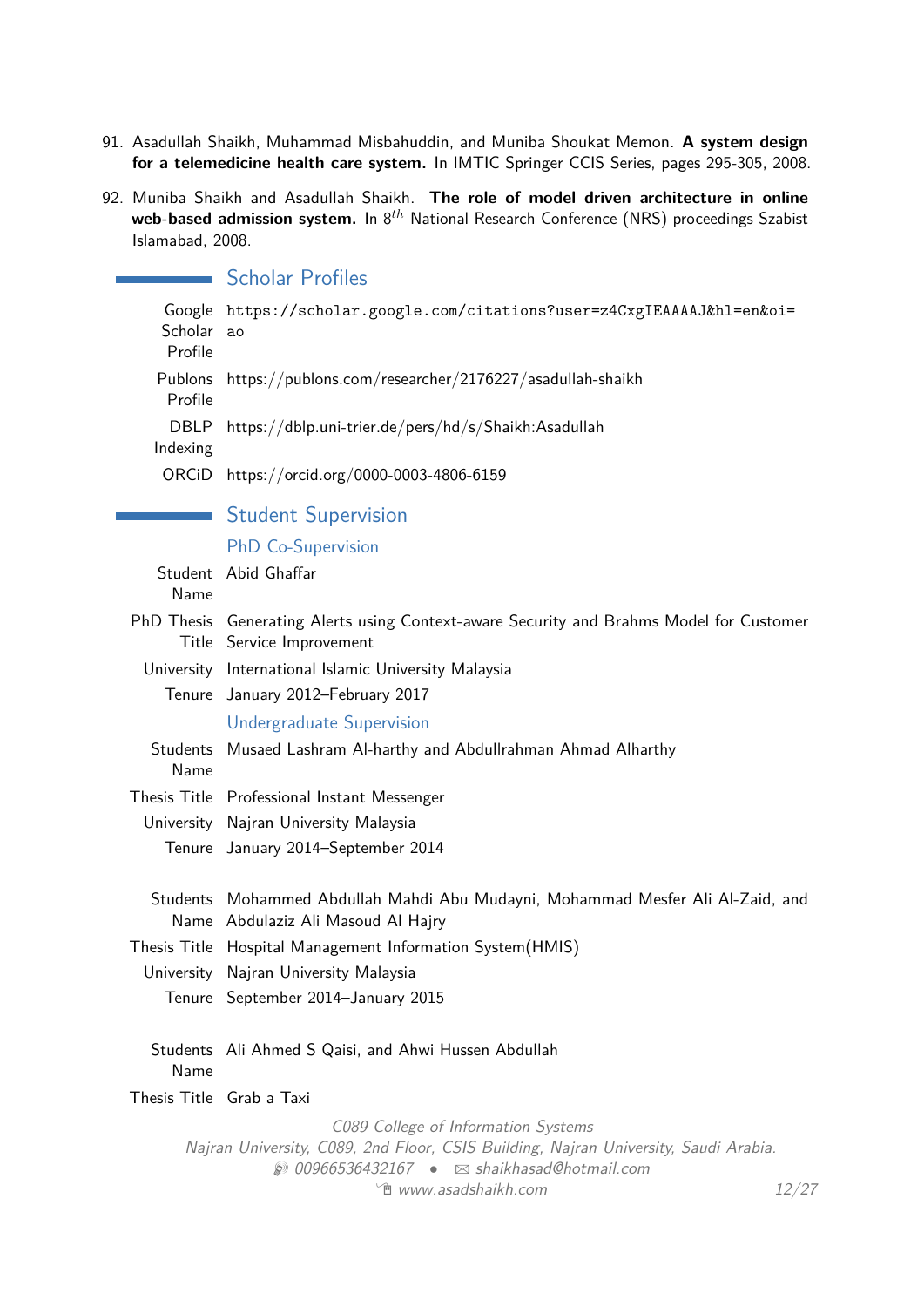University Najran University Malaysia

Tenure January 2017–June 2017

# **E** Edited Books

Book Title **Introduction to Computer System and application**

Five chapters, published by International Islamic University (IIUM) Kuala Lumpur, Malaysia

Book Title **C++ Programming Step-by-Step** Five chapters, published by International Islamic University (IIUM) Kuala Lumpur, Malaysia

- Book Title **Understanding Basic Concept of Electrical and Electronic System** Five chapters, published by International Islamic University (IIUM) Kuala Lumpur, Malaysia
- Book Title **Statistical Time Division Multiplexer Architectures and Design** Five chapters, published by International Islamic University (IIUM) Kuala Lumpur, Malaysia

# Compiled Books in LATEX

Book Title **From Sociology to Computing in Social Networks - Theory, Foundations and Applications**

> Uffe Kock Wiil, Editor. Counterterrorism and Open Source Intelligence, volume 2 of Lecture Notes in Social Networks. Springer, 2011.

Book Title **Counterterrorism and Open Source Intelligence**

Nasrullah Memon and Reda Alhajj, Editors. From Sociology to Social Networks Theory, Foundations and Applications, volume 1 of Lecture Notes in Social Networks Springer, 2010.

# Professional Activities

## Keynote Speeches

Smart Bin for International E-Conference on Recent Advances in Computer Science and Information Waste Technology (RACSIT2020), September 24-25, 2020.

Management and Smart Charity for Civilized Community

## Professional Memberships

- { **Membership No: 94167301:** IEEE Technical Council on Software Engineering (TCSE).
- { **No.PEC/REGN/AMIE/2013:** Pakistan Engineering Council, Islamabad, Pakistan.
- { **MCS A170/1100540387:** Institution of Engineering and Technology (IET) with designatory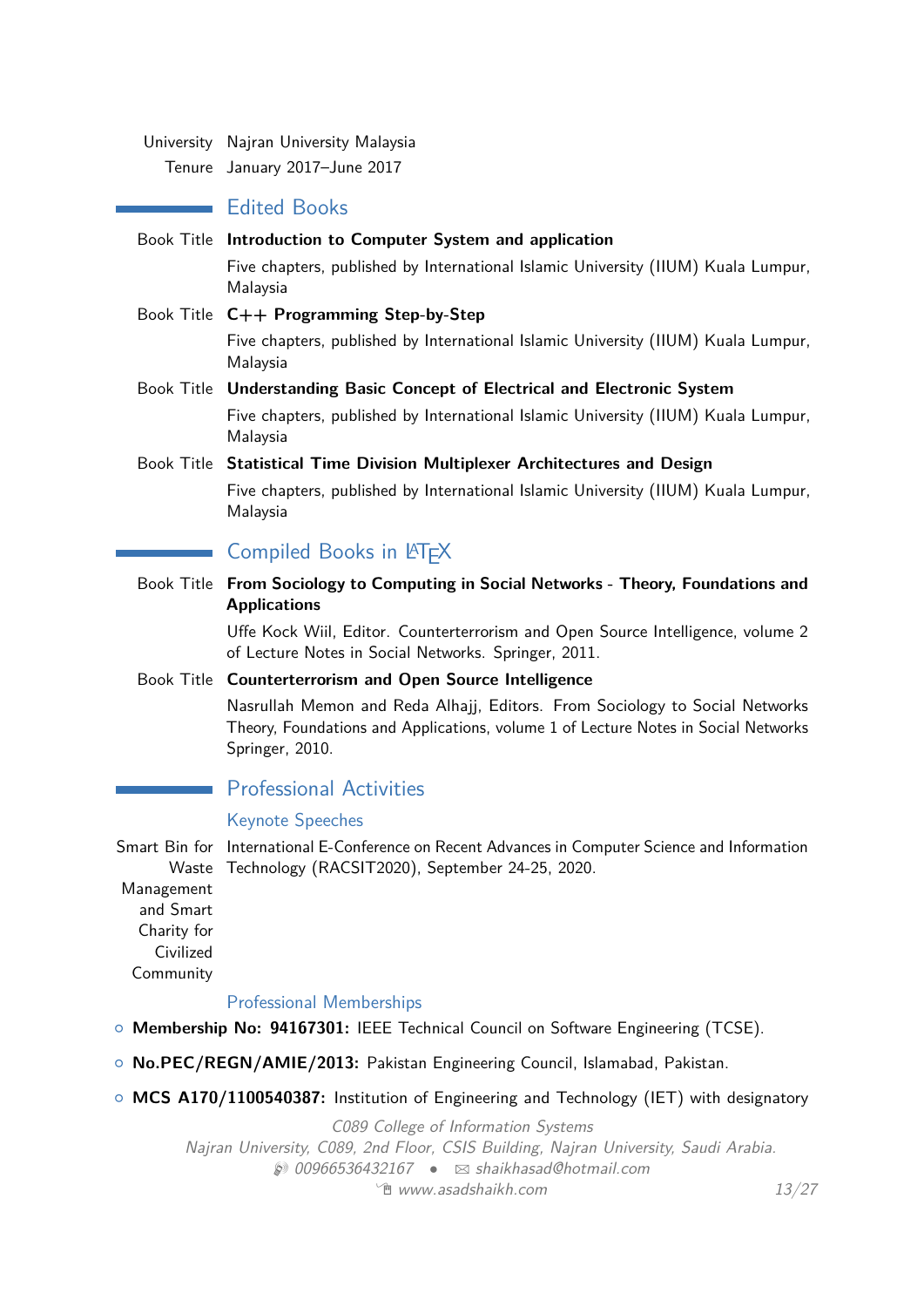letters MIET, Stevenage, SG1 2AY, United Kingdom.

{ **TCSE 94167301:** The IEEE Computer Society Technical Council on Software Engineering (TCSE.)

#### International Advisory Board

Membership of the International Advisory Board of ICCMIT'20 conference will be held in Athens, Greece on 1-3 April 2020.

#### **Editor**

- Editor in International Journal of Computer and Information Technology (IJCIT) [E-ISSN Chief 2279-0764]
- Editor in International Journal of Advanced Computer Systems and Software Engineering By Chief Scientfic Academia, Malaysia. IJACSSE [E-ISSN 2716-5256]

#### Guest Editor of Special Issues

- Guest Editor Special Issue on **Recent Techniques and Trends of Information Retrieval Research**. International Journal of Information Retrieval Research (IJIRR), by IGI Global. Scopus Indexed and ESCI Indexed. Due Date is July 30, 2021.
	- Lead Guest Special Issue on **The Impact of New Information Systems, Applications and** Editor **Software Development on Project Knowledge Management (PKM)**. International Journal of Information Technology Project Management (IJITPM), by IGI Global. Scopus Indexed and ESCI Indexed. Due Date is July 15, 2021.
	- Lead Guest Special Issue on **The Recent Economic Trends and their Impact on Marketing**. Editor Estudios de Economia Aplicada. Scopus and ESCI Indexed. Due Date is November 05, 2020.
	- Lead Guest Special Issue on **Impact of Current Trends in Social Commerce, Big data,** Editor **and Business Analytics**. International Journal of Information Technology Project Management (IJITPM). Scopus Indexed. Due Date is April 15, 2020.
	- Lead Guest Special Issue on **Trends and Applications of Data Science and Big Knowledge**. Editor International Journal of Data Science (IJDs) By Inderscience. Due Date is May 15, 2020.
	- Lead Guest Special Issue on **Advances in System Dynamics, Simulation, and Machine** Editor **Learning Techniques**. International Journal of System Dynamics Applications (IJSDA) By IGI Global. ESCI Indexed (Web of Science). Due Date is November 31, 2020.
	- Lead Guest Special Issue on **New Frontiers in Data Sciences and Data Analytics Tools** Editor **and Applications**. Advances in Data Science and Adaptive Analysis By World Scientific. ESCI Indexed (Web of Science). Due Date is July 20, 2020.
	- Lead Guest Special Issue on **Recent Information Communication Technologies (ICT)** Editor **Trends for Scalable Information System Applications**. International Journal of Intelligent Engineering Informatics By Inderscience. ESCI Indexed (Web of Science). This Special Issue is reserved for ICCMIT 2020, Athens, Greece. Due Date is September 30, 2020.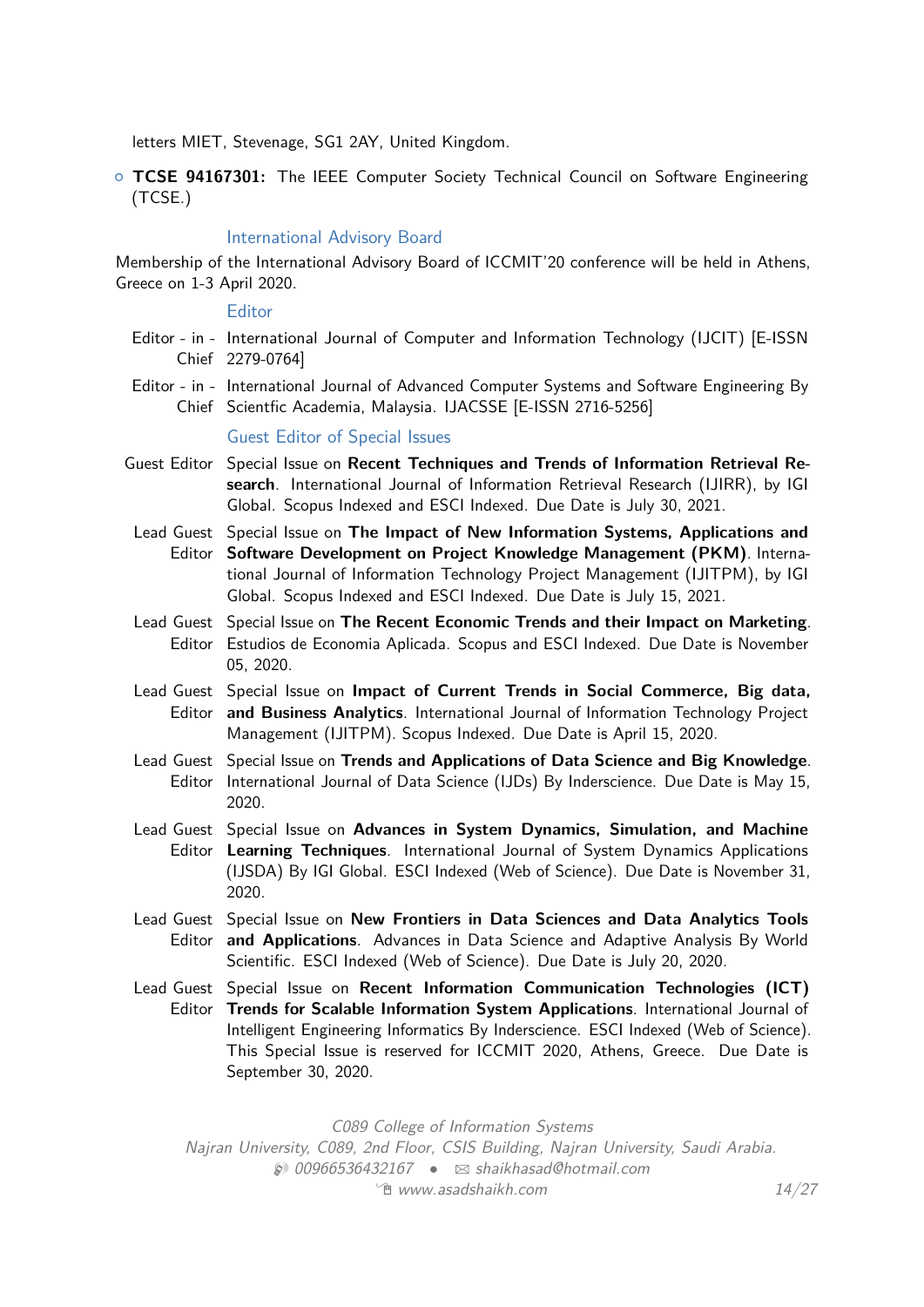- Lead Guest Special Issue on **Smart Systems with Advanced AI and Learning**. International Editor Journal of Intelligent Engineering Informatics. ESCI Indexed (Web of Science) By Inderscience. Due Date is September 30, 2020.
- Lead Guest Special Issue on **Impact of Integrated Intelligent Information and Analytical** Editor **Systems on Society**. Journal of Information Technology Management (JITM). Scopus Indexed. Due Date is February 15, 2020. Published Volume 12 No. 3 (2020).
- Lead Guest Special Issue on **Advances in Deep Learning in Mobile Interactive Algorithms** Editor **and Learning Technologies**. International Journal of Interactive Mobile Technologies (iJIM), Scopus Indexed. Published on June 30, 2020.
- Lead Guest Special Issue on **Evaluating Critical Measures of Quality Management And** Editor **Quality Control**. International Journal of Quality Research (IJQR), ESCI and Scopus Indexed. Due Date is Feb 15, 2020. Published Volume 14 No. 4 (2020).
- Lead Guest Special Issue on **Computer Software, and Secure Methods (CSSyM)**, Interna-Editor tional Journal of Advanced Trends in Computer Science and Engineering (IJATCSE), Scopus Indexed. Published Volume 8 No. 1.3 (2019) S I.
- Lead Guest Special Issue on **Computer System, and Software Modeling (CSSyM)**, Indian Editor Journal of Science and Technology, ISI Web of Science. Published Volume 12, Issue 31, August 2019.
- Guest Editor Special issue for  $4^{th}$  International Conference on Communication, Manage**ment and Information Technology (ICCMIT 2017)**, International Journal of Advanced Trends in Computer Science and Engineering (IJATCSE), Scopus Indexed. Published Volume 8 No. 1.1 (2019) S I.
- Guest Editor Special Issue on the **Impact of Management of Information Communication Technology (MICT)** on Society, Indian Journal of Science and Technology, ISI Web of Science. Published Volume 12, Issue 18, May 2019.

#### Session Chair and Publication Chair

- Publication Global Research Conferences (GRaCe) 2020, Kuala Terengganu, Malaysia. Chair Publication USAR Series of Conferences 2020, Athens, Greece. Chair
- Session Chair 5 *th* International Conference on Communication, Management and Information and Technology (ICCMIT 2019), Vienna, Austria.

Publication Chair

## Editorial Board (International)

Editorial International Journal of Intelligent Engineering Informatics (IJIEI). Inderscience. Board Member Editorial Editor of Artificial Intelligence Evolution By Universal Wiser Publisher, Singapore. Board Member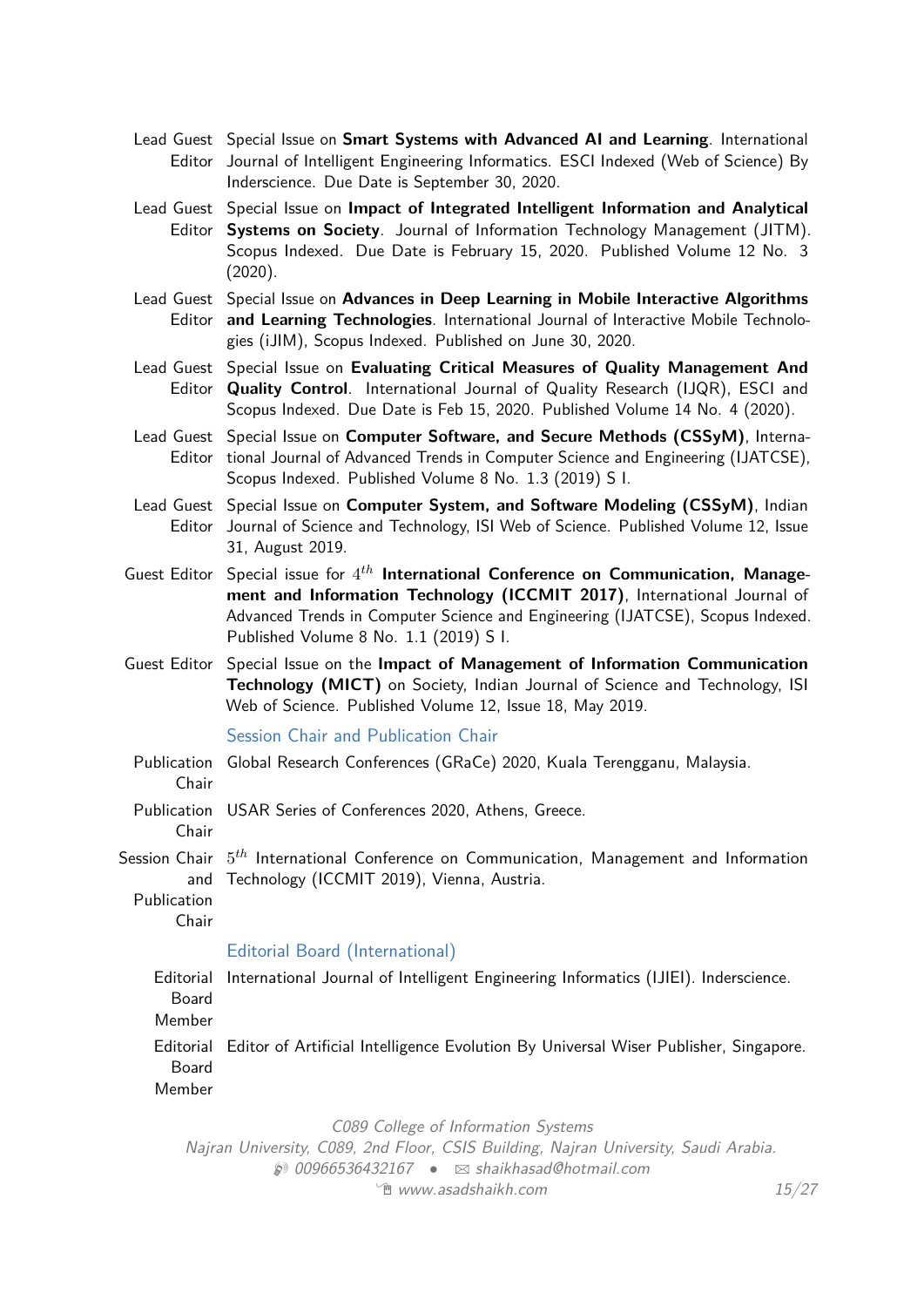| Editorial<br>Board<br>Member | International Journal of Computing and Related Technologies (IJCRT). Sindh<br>Madressatul Islam University (SMIU) Karachi, Pakistan                                                                                  |
|------------------------------|----------------------------------------------------------------------------------------------------------------------------------------------------------------------------------------------------------------------|
| Board<br>Member              | Editorial Pakistan Journal of Computer and Information Systems (PJCIS) by Pakistan Scientific<br>and Technological Information Center (PASTIC).                                                                      |
| Board<br>Member              | Editorial Sukkur IBA Journal of Computing and Mathematical Sciences (SJCMS).                                                                                                                                         |
|                              | Technical Program Committee for Conferences (Conf)                                                                                                                                                                   |
|                              | Conference 1 IADIS International Conference (WWW/INTERNET 2009)                                                                                                                                                      |
|                              | Conference 2 IADIS International Conference (WWW/INTERNET 2010)                                                                                                                                                      |
|                              | Conference 3 IADIS International Conference (WWW/INTERNET 2012)                                                                                                                                                      |
|                              | Conference 4 IADIS International Conference (WWW/INTERNET 2013)                                                                                                                                                      |
| Conference 5                 | The $8^{th}$ International Conference on Internet and Web Applications and Services<br>(ICIW 2013)                                                                                                                   |
|                              | Conference 6 The $5^{th}$ International Conference on Advances in Future Internet (AFIN 2013)                                                                                                                        |
|                              | Conference 7 International Multi topic conference (IMTIC 2013) 18-20 December, 2013                                                                                                                                  |
| Conference 8                 | The $9^{th}$ International Conference on Internet and Web Applications and Services<br>(ICIW 2014)                                                                                                                   |
|                              | Conference 9 The $6^{th}$ International Conference on Advances in Future Internet (AFIN 2014)                                                                                                                        |
| 10                           | Conference The 10 <sup>th</sup> International Conference on Emerging Technologies 2014 (ICET 2014)                                                                                                                   |
| 11                           | Conference IADIS International Conference (WWW/INTERNET 2014)                                                                                                                                                        |
| 12                           | Conference International Multi topic conference (IMTIC 2015) 18-20 December, 2015                                                                                                                                    |
| 13                           | Conference The 10 <sup>th</sup> International Conference on Internet and Web Applications and Services<br>(ICIW 2015)                                                                                                |
| 14                           | Conference The $7^{th}$ International Conference on Advances in Future Internet (AFIN 2015)                                                                                                                          |
|                              | Conference 1st International Workshop on Aspect Oriented Strategies for Domain Modelling<br>15 (AOSDM16)                                                                                                             |
|                              | Conference 1st International Conference on Computer and Electronics Engineering 2016 9-10<br>16 Jan, 2016 (ICCEE-2016)                                                                                               |
|                              | Conference The $8^{th}$ International Conference on Advances in Future Internet (AFIN 2016) Nice,<br>17 France                                                                                                       |
| 18                           | Conference IADIS International Conference (WWW/INTERNET 2015)                                                                                                                                                        |
| 19                           | Conference The $11^{th}$ International Conference on Internet and Web Applications and Service<br>(ICIW 2016)                                                                                                        |
|                              | C089 College of Information Systems<br>Najran University, C089, 2nd Floor, CSIS Building, Najran University, Saudi Arabia.<br>200966536432167 · ⊠ shaikhasad@hotmail.com<br><sup>•</sup> www.asadshaikh.com<br>16/27 |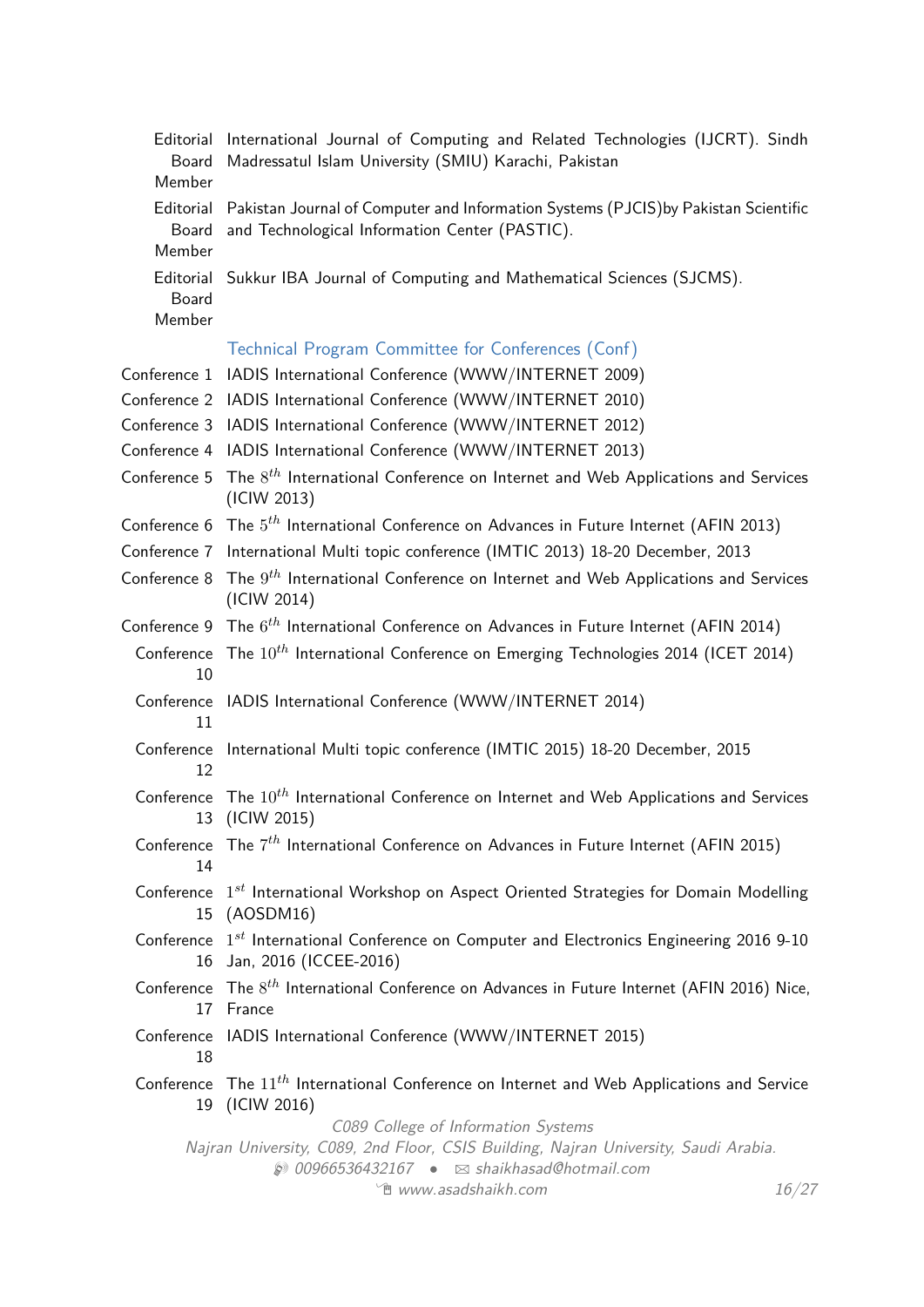| 20               | Conference $2^{nd}$ International Conference (WWW/INTERNET 2009)                                                                                                |
|------------------|-----------------------------------------------------------------------------------------------------------------------------------------------------------------|
| 21               | Conference 5 <sup>th</sup> International Conference on Signal, Image Processing and Pattern Recognition<br>(SPPR 2016)                                          |
|                  | Conference $2^{nd}$ International Conf on Communication & Information Processing (ICCIP 2016)<br>22 Singapore)                                                  |
|                  | Conference $9^{th}$ International Conf Computer Science and Information Technology (ICCSIT 2016)<br>23 Ireland)                                                 |
|                  | Conference $2^{nd}$ International Conference on Intelligent Information Processing, Security and<br>24 Advanced Communication(IPAC'2016)Prague, Czech, Republic |
|                  | Conference $4^{th}$ International Conference on Building and Exploring Web Based Environments<br>25 (WEB 2016) Lisbon, Portugal                                 |
|                  | Conference $2^{nd}$ International Conference on Multimedia and Image Processing(ICMIP 2017)<br>26 will be held in Wuhan, China                                  |
| Conference<br>27 | International Conf on Communication, Computing and Digital Systems (CCODE<br>2017) Pakistan                                                                     |
| 28               | Conference $3^{rd}$ International Conf on Communication & Information Processing (ICCIP 2017)<br>Japan                                                          |
|                  | Conference $9^{th}$ International Conference on Advances in Future Internet (AFIN 2017) Rome,<br>29 Italy                                                       |
| 30               | Conference 16 <sup>th</sup> International Conference on WWW/Internet 2017, Algarve, Portugal                                                                    |
| 31               | Conference $2^{nd}$ International Workshop on Signal Acquisition and Processing (ICSAP 2017)<br>Qingdao, China                                                  |
| Conference<br>32 | $14^{th}$ th International Conference on Applied Computing, Portugal.                                                                                           |
| 33               | Conference International Conference on Internet and e-Business (ICIEB 2018), Singapore                                                                          |
| 34               | Conference $15^{th}$ International Learning and Technology Conference (L&T 2018), Jeddah, KSA                                                                   |
| Conference<br>35 | International Conference on Computing, Electronics & Communications Engineering<br>2018(ICCECE '18) University of Essex, Southend, UK                           |
| Conference<br>36 | $10^{th}$ International Conference on Advances in Future Internet (AFIN 2018) Venice,<br>ltaly                                                                  |
| Conference<br>37 | International Conference on Emerging Technologies in Computing 2018(ICETiC '18)<br>London Metropolitan University, London, UK                                   |
| Conference<br>38 | $4^{th}$ International Conf on Communication & Information Processing (ICCIP 2018)<br>China                                                                     |
| 39               | Conference 5 <sup>th</sup> International Multi topic conference (IMTIC 2018) Jamshoro, Pakistan                                                                 |

C089 College of Information Systems

Najran University, C089, 2nd Floor, CSIS Building, Najran University, Saudi Arabia.

 $\bullet$  00966536432167 •  $\boxtimes$  [shaikhasad@hotmail.com](mailto:shaikhasad@hotmail.com)  $\hat{E}$  [www.asadshaikh.com](http://www.asadshaikh.com)  $17/27$  $17/27$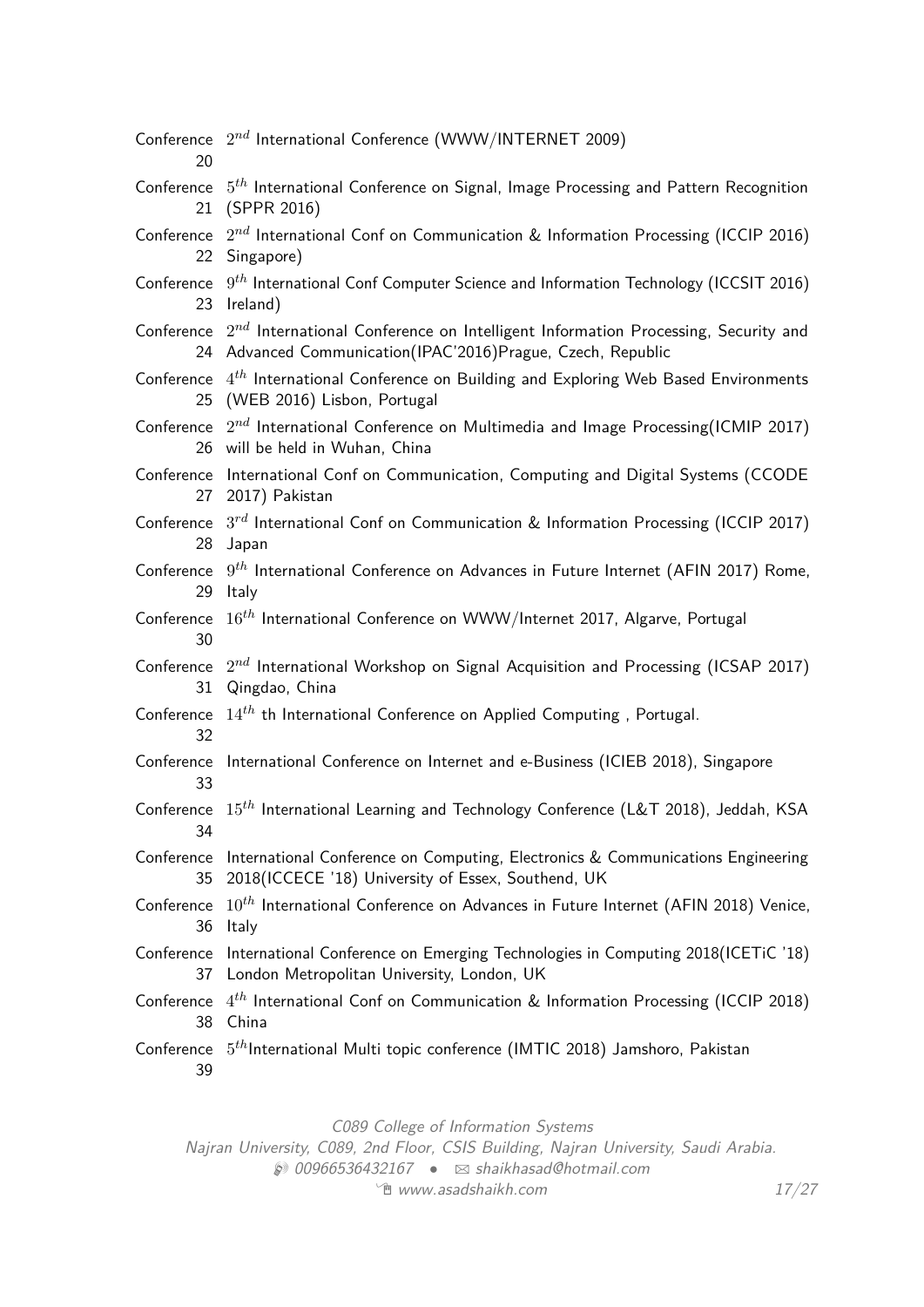| Conference       | The $13^{th}$ International Conference on Internet and Web Applications and Service                                  |
|------------------|----------------------------------------------------------------------------------------------------------------------|
| 40               | (ICIW 2018)                                                                                                          |
| Conference       | $3^{rd}$ International Conference on E-Business and Internet (ICEBI 2019), Prague,                                   |
| 41               | Czech Republic                                                                                                       |
| Conference       | The $11^{th}$ International Conference on Advances in Future Internet (AFIN 2019)                                    |
| 42               | Nice, France                                                                                                         |
| Conference       | $2^{nd}$ IEEE International Conference on Emerging Technologies in Computing 2019                                    |
| 43               | (iCETiC '19), UK.                                                                                                    |
| Conference       | International Conf on Communication, Computing and Digital Systems (CCODE                                            |
| 44               | 2019) Pakistan                                                                                                       |
| Conference       | $2^{nd}$ International Conf on Computing and Big Data (ICCBD 2019), Taichung,                                        |
| 45               | Taiwan.                                                                                                              |
| Conference<br>46 | National Conference on Emerging Trends in Computing (NTETC'19), Pakistan                                             |
| Conference       | The $14^{th}$ International Conference on Internet and Web Applications and Service                                  |
| 47               | (ICIW 2019, Italy)                                                                                                   |
| Conference<br>48 | $5th$ International Conference on Signal and Image Processing (SIGI-2019), Dubai                                     |
| Conference       | International Conference on Computational Science and Engineering (ICCSE 2019),                                      |
| 49               | Dubai                                                                                                                |
| Conference       | $5th$ International Conf on Communication & Information Processing (ICCIP 2019)                                      |
| 50               | China                                                                                                                |
| Conference       | Global 2020 Congress on Computer Engineering (GC-CompEng 2020), Athens,                                              |
| 51               | Greece                                                                                                               |
| Conference<br>52 | $1^{st}$ International Conf on Software Engineering (MIC-Software 2020) Athens, Greece.                              |
| 53               | Conference $4^{th}$ International Conference on Data Management, Analytics & Innovation (ICDMAI<br>2020), India      |
| 54               | Conference $4^{th}$ International Conference on E-Business and Internet (ICEBI 2020), Singapore                      |
| Conference       | The $15^{th}$ International Conference on Internet and Web Applications and Service                                  |
| 55               | (ICIW 2020, Italy)                                                                                                   |
|                  | Conference $6^{th}$ International Conf on Communication & Information Processing (ICCIP 2020)<br>56 Tokyo, Japan     |
| 57               | Conference $3^{nd}$ International Conf on Computing and Big Data (ICCBD 2020), Taichung,<br>Taiwan.                  |
|                  | Conference $3^{rd}$ IEEE International Conference on Emerging Technologies in Computing 2020<br>58 (iCETiC '20), UK. |
| Conference       | $5th$ International Conference on Communication, Image and Signal Processing<br>59 (CCISP 2020), China.              |

C089 College of Information Systems

Najran University, C089, 2nd Floor, CSIS Building, Najran University, Saudi Arabia.

 $\bullet$  00966536432167 •  $\boxtimes$  [shaikhasad@hotmail.com](mailto:shaikhasad@hotmail.com)  $\hat{E}$  [www.asadshaikh.com](http://www.asadshaikh.com)  $18/27$  $18/27$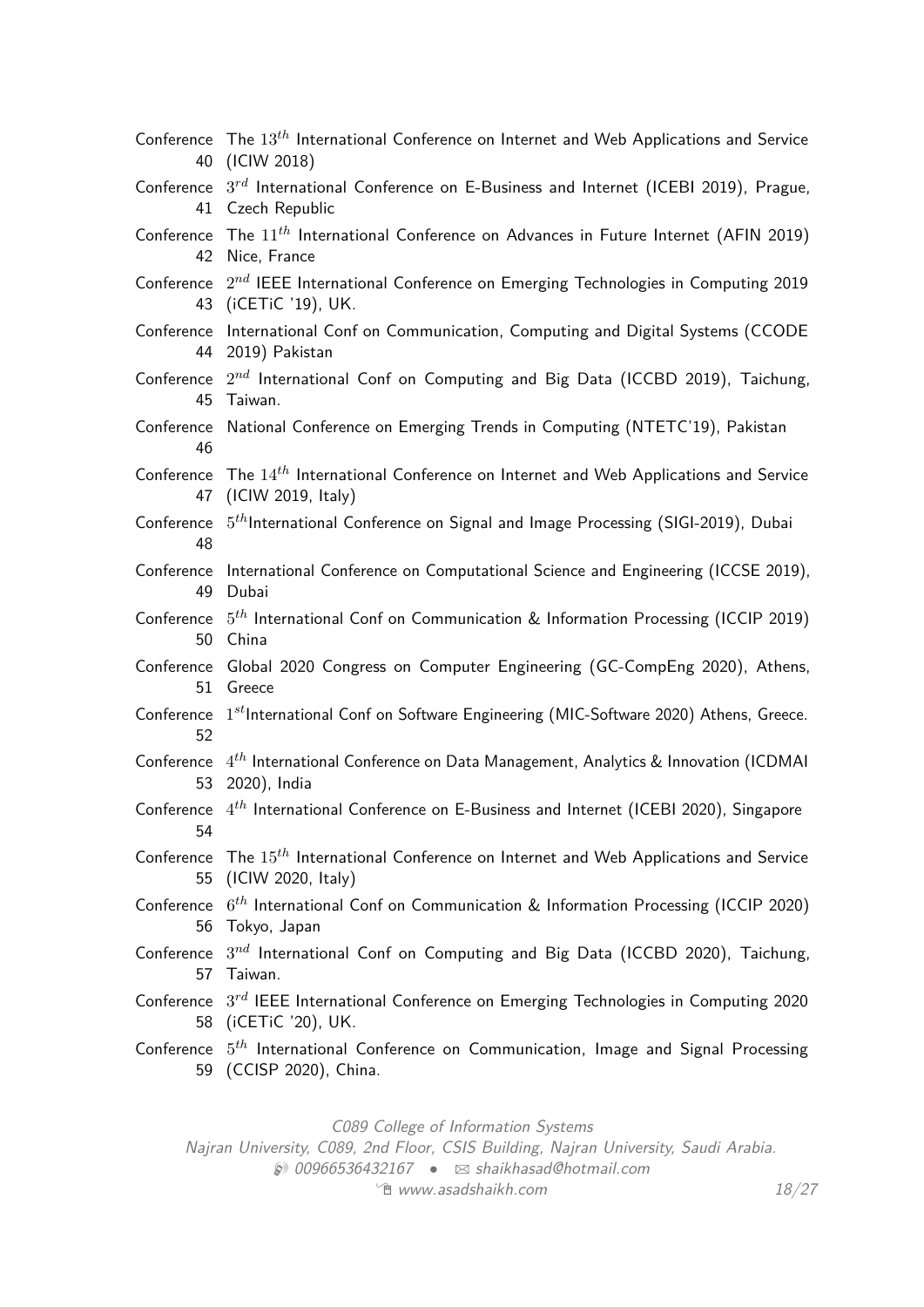|              | Conference International Conference on Pattern Recognition and Intelligent Systems (PRIS<br>60 2020), Greece.                                                                          |
|--------------|----------------------------------------------------------------------------------------------------------------------------------------------------------------------------------------|
|              | Conference International Conference on Smart Transportation and Future Mobility (CSTFM<br>61 2020), Spain                                                                              |
|              | Conference IEEE International Conference on Computing, Networking, Telecommunications &<br>62 Engineering Sciences Applications (CoNTESA '20), UK.                                     |
|              | Conference 5 <sup>th</sup> International Conference on Data Management, Analytics & Innovation (ICDMAI<br>63 2021), India                                                              |
| Conference   | International Conference on Pattern Recognition and Intelligent Systems (PRIS<br>64 2021), Thailand.                                                                                   |
| 65           | Conference International Conference on Intelligent Vehicles (ICoIV 2021), China.                                                                                                       |
|              | Conference International Symposium on Connected and Autonomous Vehicles (SoCAV 2021),<br>66 Singapore.                                                                                 |
|              | <b>Other Miscellaneous Reviewing Activities</b>                                                                                                                                        |
|              | Conference $1$ $10^{th}$ ACIS International Conference on Software Engineering, Artificial Intelligence,<br>Networking and Parallel/Distributed Computing (SNPD 2009). May 27-29, 2009 |
|              | Conference 2 Advances in Social Networks Analysis and Mining (ASONAM 2009), July 20-22,<br>2009                                                                                        |
|              | Conference 3 $13^{th}$ International Conference Information Visualization (IV09), 14 - 17 July 2009.                                                                                   |
| Conference 4 | The International Conference on Advanced Data Mining And Application (ADMA<br>2009)                                                                                                    |
| Conference 5 | Advances in Social Networks Analysis and Mining (ASONAM 2010), August 9-11,<br>2010.                                                                                                   |
|              | Conference 6 The International Conference on Engineering and Meta-Engineering (ICEME 2010).                                                                                            |
|              | Conference 7 International Conference on Information Systems (ICIS 2010), Dec 12-15, 2010.                                                                                             |
|              | Conference 8 International Multi topic conference (IMTIC 2012), March 28-30, 2012                                                                                                      |
|              | Journals Reviewing/Editorial Board                                                                                                                                                     |
|              | Journal 1 Journal of Computer Methods and Programs in Biomedicine By Elsevier. Impact<br>Factor: 1.862                                                                                 |
|              | Journal 2 International Journal of Advanced Computer Science and Applications (IJACSA).<br>Impact Factor: 1.32                                                                         |
|              | Journal 3 International Journal of Software Engineering and Knowledge Engineering (IJSEKE).<br>Impact Factor: 0.30                                                                     |
|              | Journal 4 Greener Journals                                                                                                                                                             |
|              | Journal 5 Network Modeling Analysis in Health Informatics and Bioinformatics (NHIB) By<br>Springer                                                                                     |
|              | Journal 6 Sindh University Research Journal (SURJ) University of Sindh Jamshoro, HEC<br>Recognized                                                                                     |

C089 College of Information Systems

Najran University, C089, 2nd Floor, CSIS Building, Najran University, Saudi Arabia.  $\bullet$  00966536432167 •  $\boxtimes$  [shaikhasad@hotmail.com](mailto:shaikhasad@hotmail.com)

 $\hat{p}$  [www.asadshaikh.com](http://www.asadshaikh.com)  $19/27$  $19/27$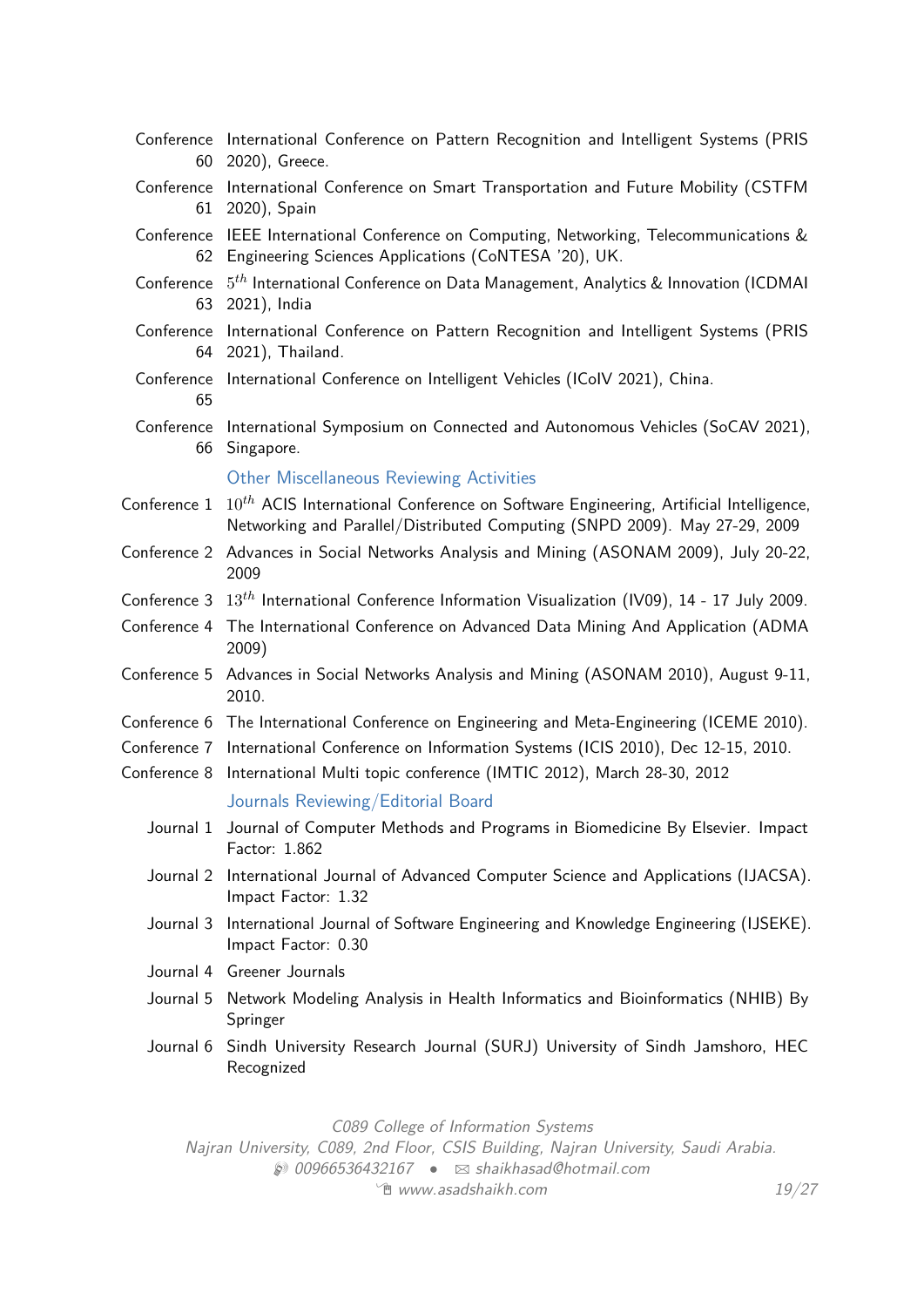- Journal 7 The Mehran University Research Journal of Engineering & Technology, HEC Recognized
- Journal 8 International Journals N&N Global Technology
- Journal 9 International Journal of Computing and Related Technologies (IJCRT). Sindh Madressatul Islam University (SMIU) Karachi, Pakistan
- Journal 10 International Journal of Intelligent Systems Technologies and Applications (IJISTA) by Inderscience Publishers.
- Journal 11 Pakistan Journal of Computer Science and Information Sysems (PJCIS).
- Journal 12 Proceedings of the Pakistan Academy of Sciences.
- Journal 13 IEEE Access. Impact Factor: 4.098
- Journal 14 Journal of Ambient Intelligence and Humanized Computing. Impact Factor: 1.910.
- Journal 15 PLOS ONE. Impact Factor: 2.776.
- Journal 16 Human-centric Computing and Information Sciences By Springer. Impact Factor: 3.212.
- Journal 17 Recent Advances in Computer Science and Communications. Scopus Idexed

# **Professional Training**

- Nov 2011 Training Award on Self Assessment Report (SAR), Karachi, Pakistan
- Jan 2011 NetBeans' Training Award, Odense, Denmark
- Nov 2009 Effective Oral Presentations, Barcelona, Spain
- May 2009 Effective Written Documents, Barcelona, Spain

# **Exents and Given Talks**

- 20 November How to Publish Quality Journal Papers and Improve Citations? at Sindh Madressatul 2020 Islam University, Karachi, Pakistan.
- 04 November How to Publish Quality Journal Papers and Improve Citations? at Bahria University 2020 Lahore Campus, Pakistan.
- 14 October Tele-COVID A Telemedicine Architectural Design for COVID 19 Patients using SOA 2020 at Najran University Saudi Arabia.
- 30 October Advances in L<sup>AT</sup>EX part 1 at Najran University Saudi Arabia.
	- 2019
- 9 September How to Apply for KACST Grant. 2019
- 11 February How to Apply for Paid Summer School/Internship Aborad for Undergraduate Stu-2019 dents.
- 31 October How to Find Postgraduate Studies 2018
- 17 September How To Write and Apply NU Research Project at Najran University Saudi Arabia 2018

C089 College of Information Systems

Najran University, C089, 2nd Floor, CSIS Building, Najran University, Saudi Arabia.

 $\textcircled{1}$  00966536432167 •  $\textcircled{1}$  [shaikhasad@hotmail.com](mailto:shaikhasad@hotmail.com)  $\hat{P}$  [www.asadshaikh.com](http://www.asadshaikh.com) 20[/27](#page-26-0)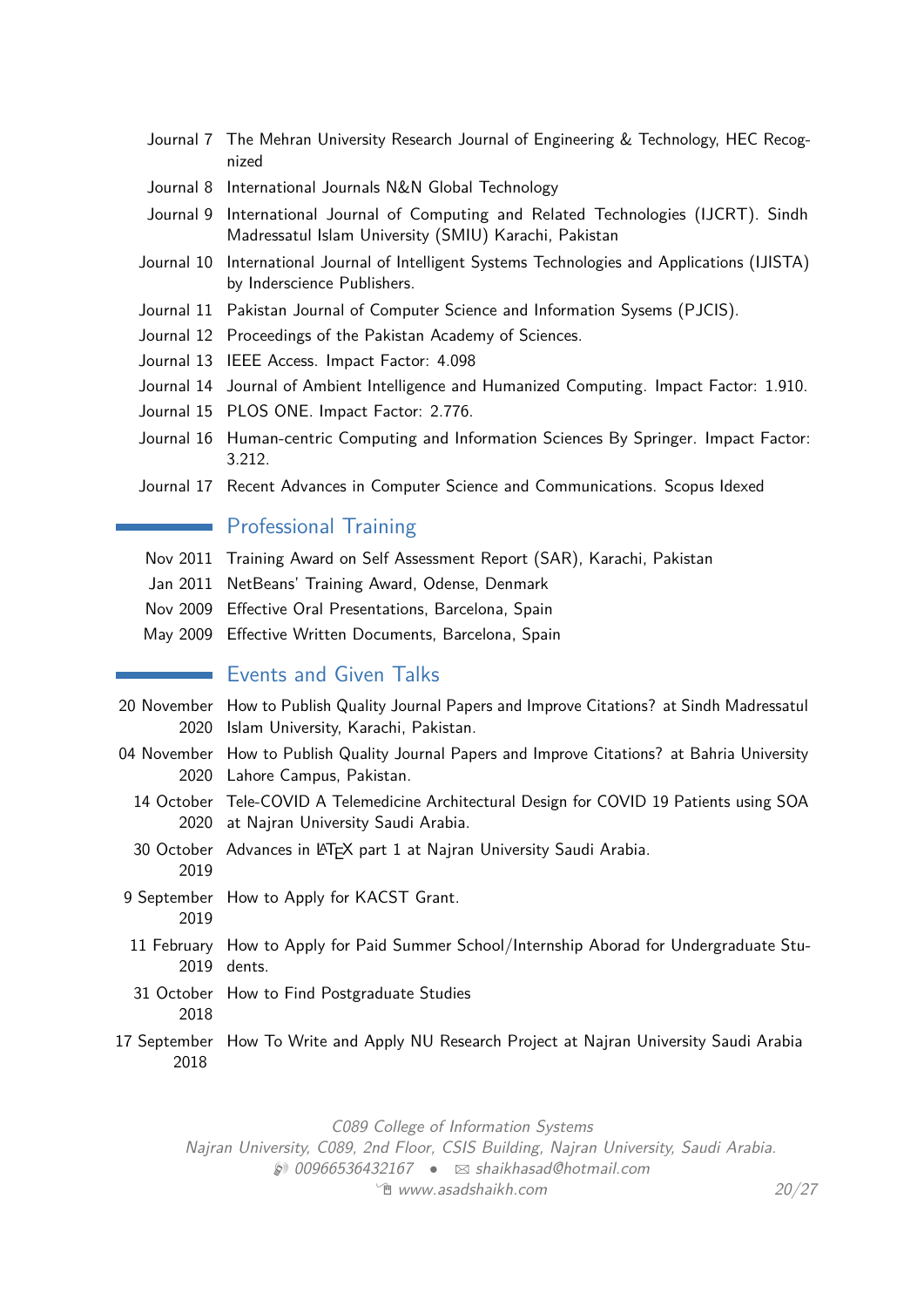|                      | 23 April 2018 How Do I Find Impact Factor and Rank for a Journal and Increase Paper Citations<br>at Najran University Saudi Arabia            |
|----------------------|-----------------------------------------------------------------------------------------------------------------------------------------------|
| 20 March<br>2018     | Effective CV Writing and Job Interview Tips at Najran University Saudi Arabia                                                                 |
|                      | 20 March Verification of Complex Models through Model Slicing at Najran University Saudi<br>2017 Arabia                                       |
| 2017                 | 13 February How to Publish Quality Journal Papers at Najran University Saudi Arabia                                                           |
| 2016                 | 13 December Effective CVs and Covering Letters at Najran University Saudi Arabia                                                              |
| 2016                 | 09 November Writing an Effective Research Proposal For PhD and Projects using LATFXat Najran<br>University Saudi Arabia                       |
| 09 September<br>2015 | Getting Started with LATEXat Najran University Saudi Arabia                                                                                   |
|                      | 27 April 2015 Workshop on Literature Study and Proposal Writing at Najran, University Saudi<br>Arabia                                         |
| 20 April 2015        | How to Find a Right Supervisor and Hunt for a PhD Position at Najran, University<br>Saudi Arabia                                              |
| 2015                 | 12 February Tutorial Resource Person at International Multi-topic Conference (IMITC 2015),<br>Jamshoro, Sindh, Pakistan                       |
| 2015                 | 11 February Paper Presentation at International Multi-topic Conference (IMITC 2015), Jamshoro,<br>Sindh, Pakistan                             |
| 2014                 | 10 February Talk on How to Write a Good Research Paper at Najran, University Saudi Arabia                                                     |
| 11 April 2013        | Talk on Verification of Complex UML/OCL Diagrams at Umm al-Qura University<br>Makkah Saudi Arabia                                             |
| 6 February<br>2013   | PhD Defend Efficient Verification of Complex UML/OCL Diagrams at Faculty of<br>Engineering University of Southern Denmark                     |
|                      | 11 November Paper Presentation at International Symposium on the Foundations of Software<br>2012 Engineering (FSE), Cary, North Carolina, USA |
| 17 July 2012         | Seminar Presentation on Verification of Complex UML/OCL Class diagram at<br>International Islamic University Malaysia.                        |
|                      | 28 March Paper Presentation at International Multi-topic Conference (IMITC 2012), Jamshoro,<br>2012 Sindh, Pakistan                           |
| 2010                 | 4 October Paper Presentation at 6th Workshop on System Analysis and Modelling (SAM 2010)<br>Oslo, Norway                                      |
| 24 September<br>2010 | Paper Presentation at IEEE/ACM ASE conference (ASE 2010) Antwerp Belgium                                                                      |
| 17 July 2009         | Presentation at Information Visualisation (IV 2009) Barcelona                                                                                 |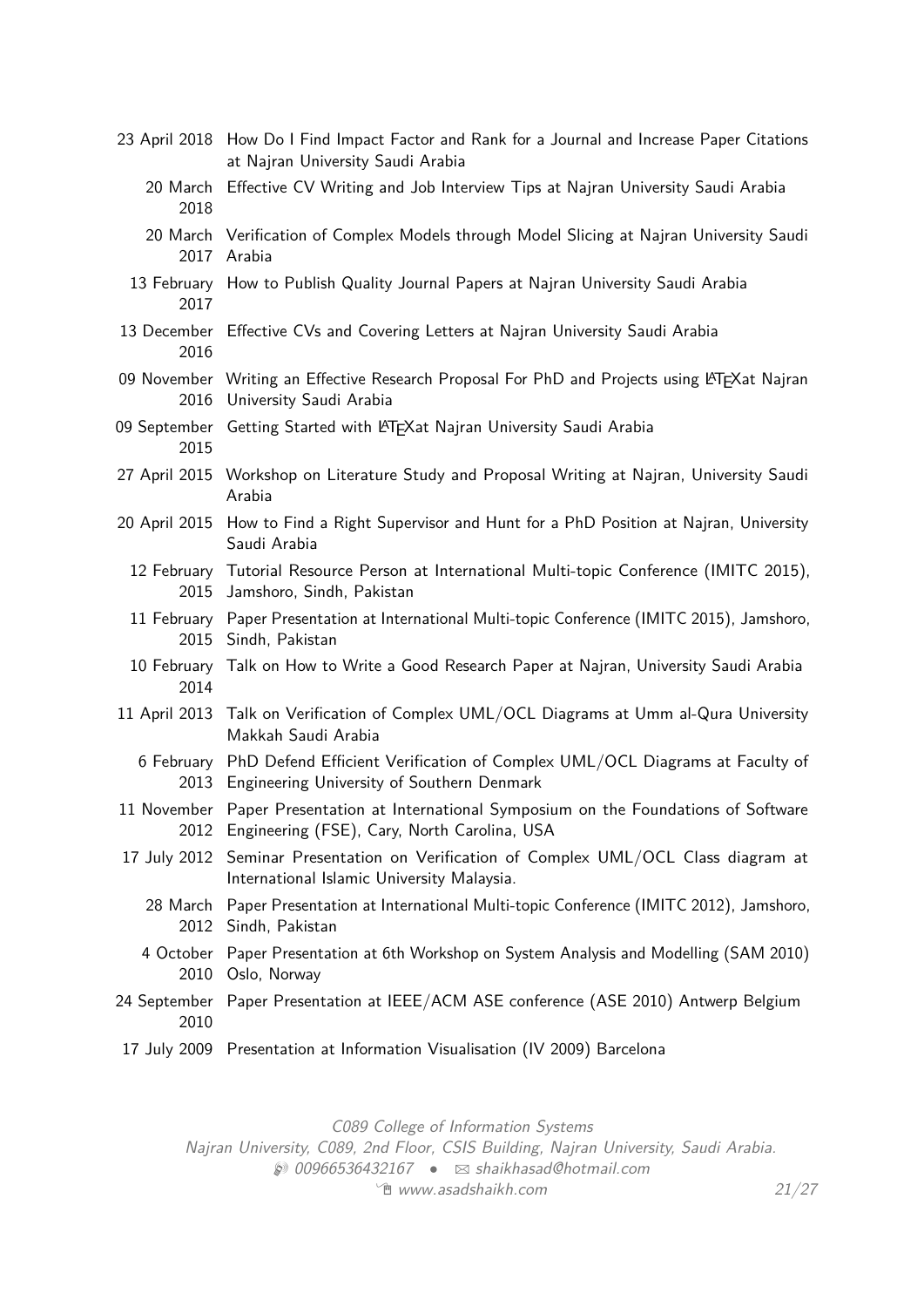|     |           | <b>Taught Courses</b>                                                                                                                                                                                                                                                                                                               |
|-----|-----------|-------------------------------------------------------------------------------------------------------------------------------------------------------------------------------------------------------------------------------------------------------------------------------------------------------------------------------------|
| 1.  |           | 440CSS-3 Social, Ethical and Professional Issues (First Semester 2020/2021) Theory 3 Credits                                                                                                                                                                                                                                        |
| 2.  |           | 345CSS-3 Operational Research   (First Semester 2020/2021)   Theory   3 Credits                                                                                                                                                                                                                                                     |
| 3.  |           | 440CSS-3 Social, Ethical and Professional Issues (Summer Semester 2019/2020) Theory 3<br>Credits                                                                                                                                                                                                                                    |
| 4.  |           | 470CIS-3 Geographic Information Systems (Summer Semester 2019/2020) Theory 3 Credits                                                                                                                                                                                                                                                |
| 5.  | 351 CIS-3 | Information System Project Management   (Second Semester 2018/2019)   Theory 3<br>Credits                                                                                                                                                                                                                                           |
| 6.  |           | 241CIS-2 Fundamentals of Information Systems (Second Semester 2018/2019) Theory 3 Cred-<br>its                                                                                                                                                                                                                                      |
| 7.  |           | 505CS-5 Secure Software Development   (Second Semester 2018/2019   4 Credits                                                                                                                                                                                                                                                        |
| 8.  |           | 345CSS-3 Operational Research (First Semester 2018/2019) Theory 3 Credits                                                                                                                                                                                                                                                           |
| 9.  | 342CIS-3  | Information System Engineering (First Semester 2018/2019) Theory 3 Credits                                                                                                                                                                                                                                                          |
| 10. |           | 345CSS-3 Operational Research   (Second Semester 2017/2018)   Theory 3 Credits                                                                                                                                                                                                                                                      |
| 11. | 351CIS-3  | Information System Project Management   (Second Semester 2017/2018)   Theory 3<br>Credits                                                                                                                                                                                                                                           |
| 12. |           | 345CSS-3 Operational Research (First Semester 2017/2018) Theory 3 Credits                                                                                                                                                                                                                                                           |
| 13. | 351CIS-3  | Information System Project Management (First Semester 2017/2018) Theory 3<br>Credits                                                                                                                                                                                                                                                |
| 14. |           | 345CSS-3 Operational Research   (Second Semester 2016/2017)   Theory   3 Credits                                                                                                                                                                                                                                                    |
| 15. |           | 345CSS-3 Operational Research (First Semester 2016/2017) Theory 3 Credits                                                                                                                                                                                                                                                           |
| 16. | 342CIS-3  | Information System Engineering (First Semester 2016/2017) Theory/Lab 3 Credits                                                                                                                                                                                                                                                      |
| 17. |           | 235CSS-3 Theory of Computation (Summer Semester 2015/2016) Theory 3 Credits                                                                                                                                                                                                                                                         |
| 18. |           | 345CSS-3 Operational Research (Summer Semester 2015/2016) Theory 3 Credits                                                                                                                                                                                                                                                          |
| 19. | 342CIS-3  | Information System Engineering (Second Semester 2015/2016) Theory/Lab 3 Credits                                                                                                                                                                                                                                                     |
| 20. |           | 342CSS-3 Software Engineering (Second Semester 2015/2016) Theory/Lab 3 Credits                                                                                                                                                                                                                                                      |
| 21. | 342CIS-3  | Information System Engineering (First Semester 2015/2016) Theory/Lab 3 Credits                                                                                                                                                                                                                                                      |
| 22. |           | 342CSS-3 Software Engineering (First Semester 2015/2016)   Theory/Lab   3 Credits                                                                                                                                                                                                                                                   |
| 23. | 342CIS-3  | Information System Engineering (Second Semester 2014/2015) Theory/Lab 3 Cred-<br>its                                                                                                                                                                                                                                                |
| 24. |           | 342CSS-3 Software Engineering (Second Semester 2014/2015) Theory/Lab 3 Credits<br>C089 College of Information Systems<br>Najran University, C089, 2nd Floor, CSIS Building, Najran University, Saudi Arabia.<br>$\circledR$ 00966536432167 $\bullet$ $\boxtimes$ shaikhasad@hotmail.com<br><sup>"</sup> www.asadshaikh.com<br>22/27 |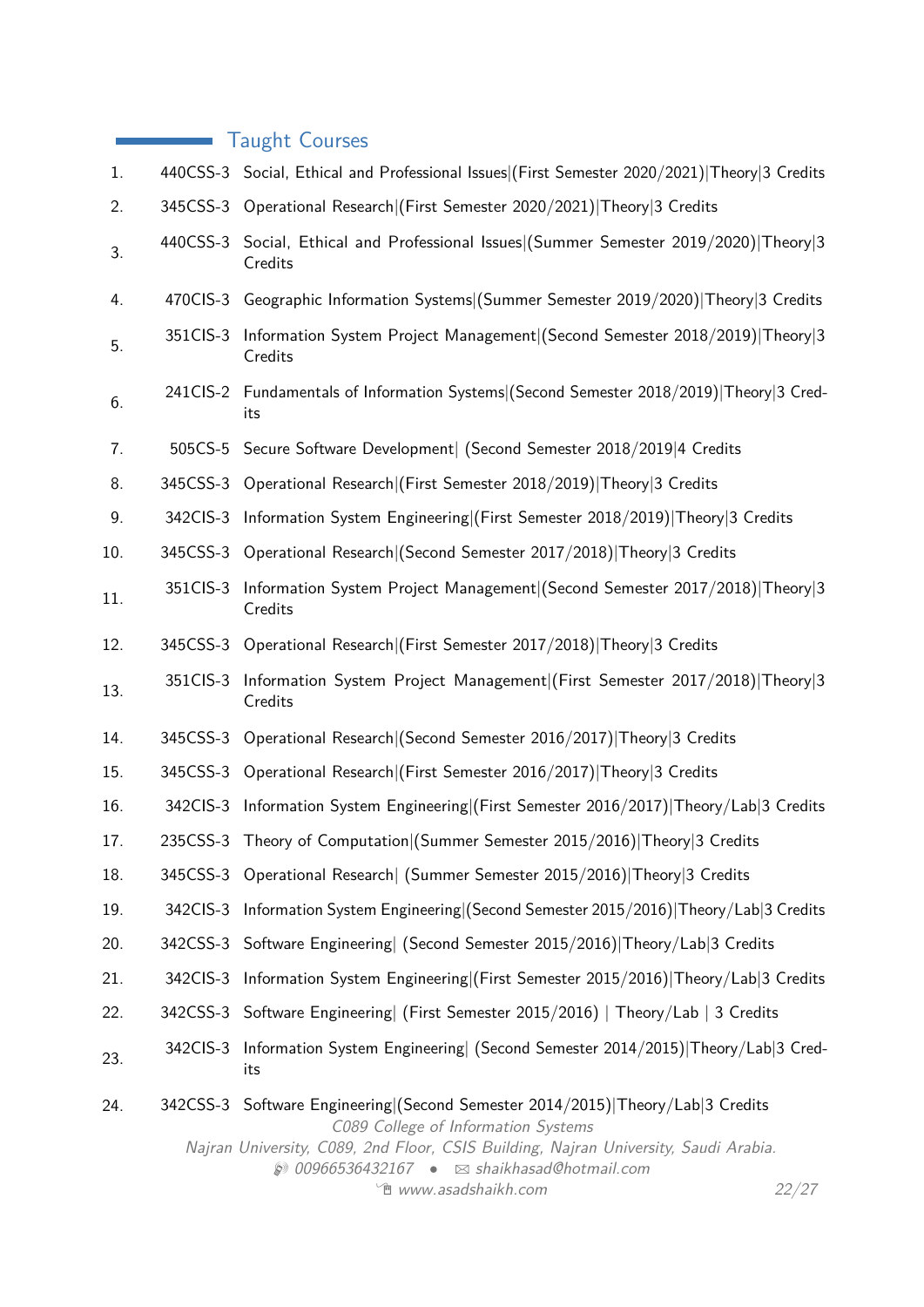- 25. 226CSS-2 UNIX System Environment|(First Semester 2014/2015)|Theory/Lab|2 Credits
- 26. 342CIS-3 Information System Engineering|(First Semester 2014/2015)|Theory/Lab|3 Credits
- 27. 226CSS-2 UNIX System Environment|(Summer Semester 2013/2014)|Theory/Lab|2 Credits
- 28. 324CIS-3 Modern Application Development|(Summer Semester 2013/2014)|Theory/Lab|3 **Credits**
- 29. 342CIS-3 Information System Engineering|(Second Semester 2013/2014)|Theory|3 Credits
- 30. 342CIS-3 Information System Engineering|(First Semester 2013/2014)|Theory/Lab|3 Credits
- 31. 342CSS-3 Software Engineering|(First Semester 2013/2014)|Theory/Lab|3 Credits

# **PhD Courses**

- 5 ECTS Writing Scientific Papers
- 3 ECTS Research Methodology for Information Technology
- 1 ECTS Presentation Course
- 3 ECTS Effective Written Documents
- 1 ECTS Effective Oral Presentations
- 10 ECTS Research Seminars

# **Master Courses**

#### Semester 1

- 7.5 ECTS Introduction to Software Engineering and Management
- (ITU610)
- 7.5 ECTS Seminars in Software Engineering and Management
- (ITU620)
- 10 ECTS Industry Challenge Project
- (ITU630)

#### Semester 2

- 3.0 ECTS Quality and Quality Management
- (ITU070)
- 15 ECTS Technical Challenge Project
- (ITU650)
- 7.5 ECTS Software Leadership and Quality Management
- (ITU670)

## Semester 3

- 6.0 ECTS Network security
- (DIT070)
- 7.5 ECTS Human-Computer Interaction

#### (INL040)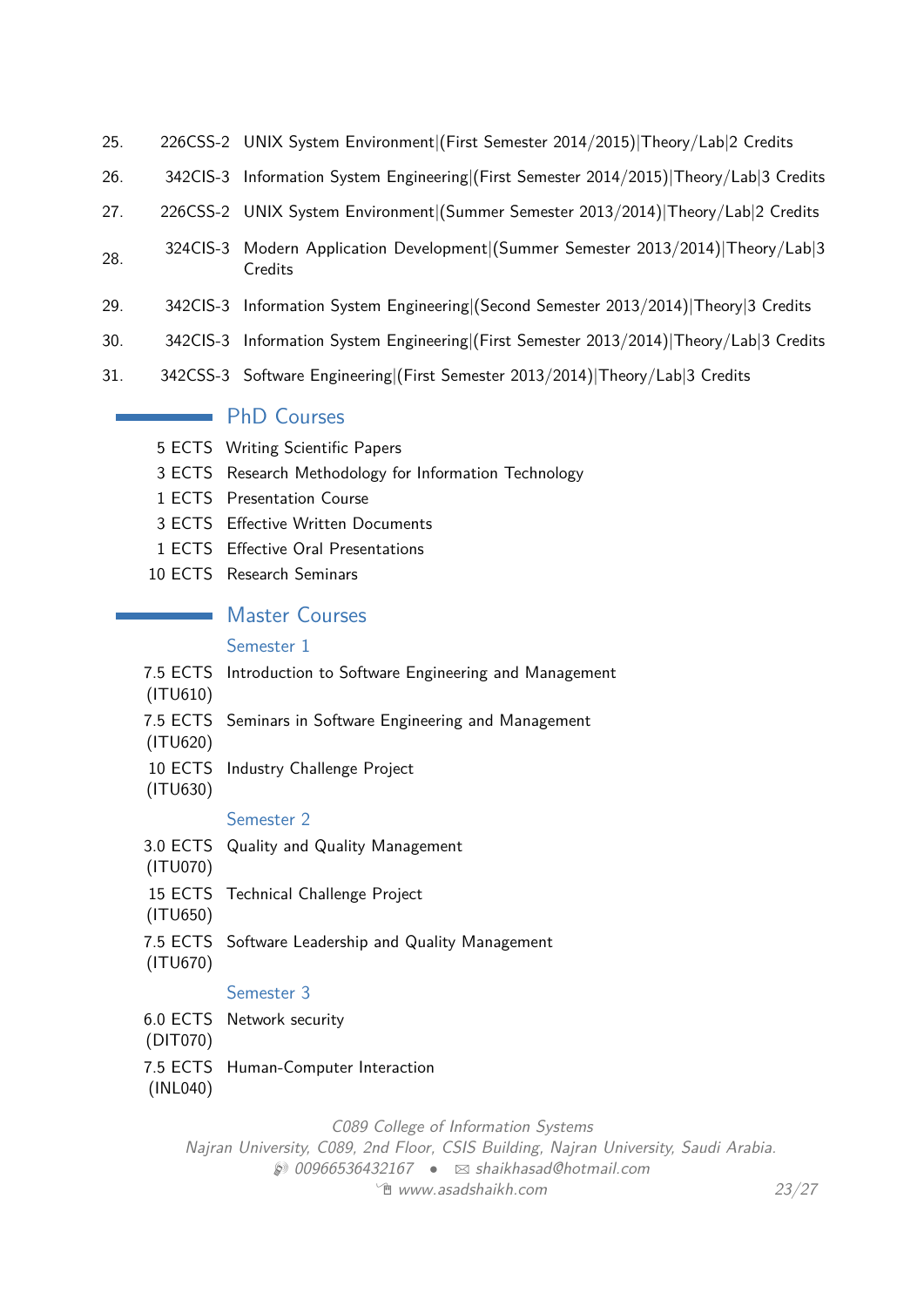| (INN641)            | 6.0 ECTS Applied Computer Security                   |
|---------------------|------------------------------------------------------|
| (ITU730)            | 15 ECTS Research Project                             |
| (ITU740)            | 7.5 ECTS Thesis Preparation Course                   |
|                     | Semester 4                                           |
| 30 ECTS<br>(ITU870) | Master Thesis in Applied Information Technology      |
|                     | <b>Bachelor Courses</b>                              |
|                     | Year 1                                               |
| 20 ECTS<br>(CPI122) | Study Skills for the Digital Environment             |
| 20 ECTS<br>(CPI242) | Integrated Packages for Business Information Systems |
| (CPM112)            | 10 ECTS Foundation Maths and Statistics              |
| 10 ECTS<br>(CPM245) | <b>Computing Mathematics</b>                         |
| 20 ECTS<br>(CPS117) | Software Design and Development                      |
|                     | Year 1                                               |
| (BFP108)            | 10 ECTS Introduction to Business                     |
| (CFM212)            | 10 ECTS Mathematics for Computing                    |
| (CFS112)            | 20 ECTS Writing Software                             |
| (CFS143)            | 20 ECTS Hardware and Networks                        |
| 20 ECTS<br>(CFS187) | Modeling and Prototyping                             |
| 20 ECTS<br>(CFS223) | <b>Computing Science</b>                             |
| (CFT117)            | 10 ECTS Skills in Interactive Learning               |
| (CFT217)            | 10 ECTS Human Aspects of Computing                   |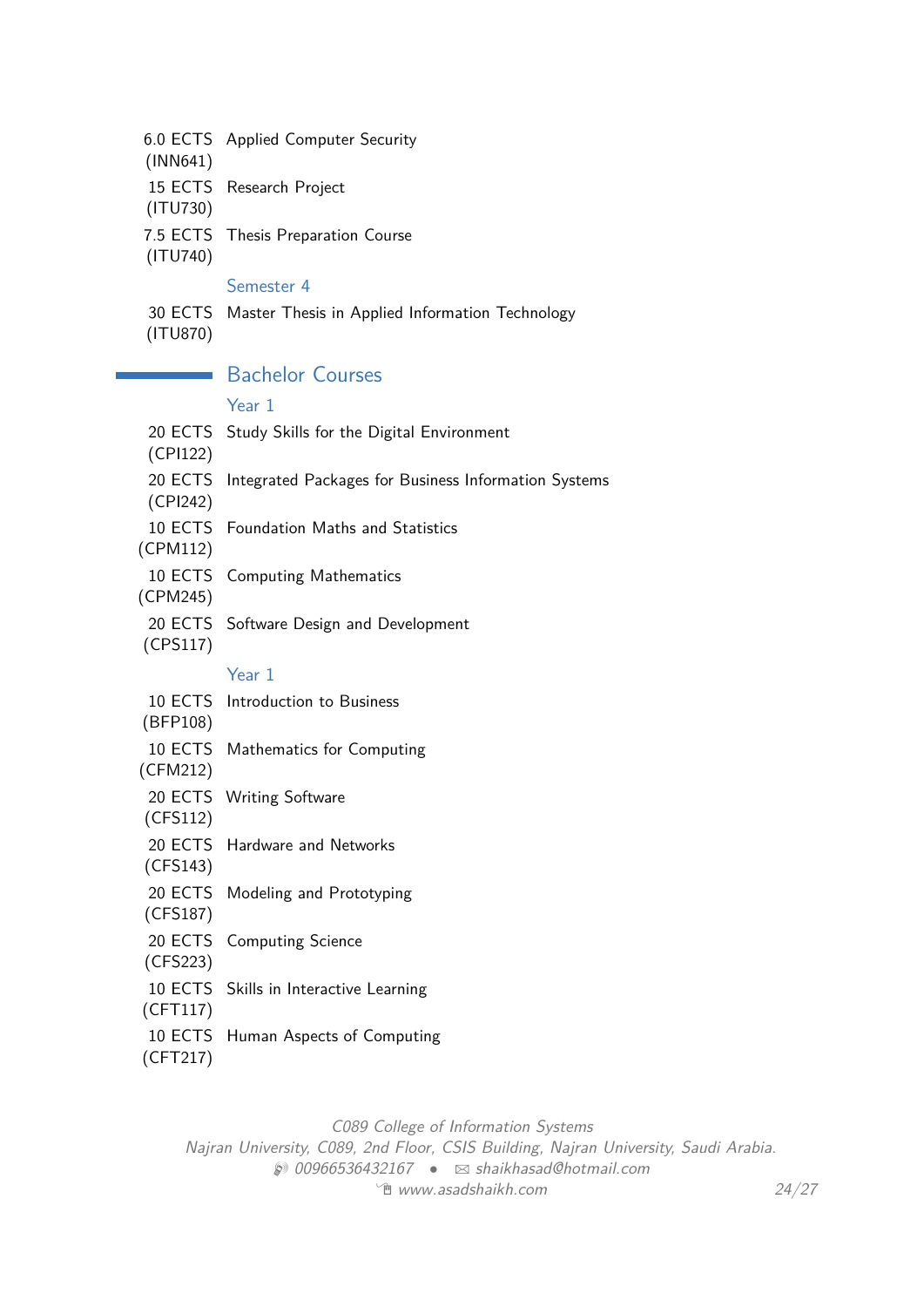Year 3

| 10 ECTS<br>(CAM326) | Mathematics for Software Engineering       |
|---------------------|--------------------------------------------|
| 10 ECTS<br>(CAP316) | Professional Issues                        |
| 20 ECTS<br>(CAS243) | Object Oriented Systems Development        |
| 20 ECTS<br>(CAS344) | Algorithm, Processes and Data              |
| 10 ECTS<br>(CAS367) | Artificial Intelligence                    |
| 20 ECTS<br>(CAS372) | Introductory Database Management Systems   |
| 10 ECTS<br>(CAS436) | Introduction to Formal Specifications      |
| 10 ECTS<br>(CAS455) | <b>Operating System</b>                    |
| 10 ECTS<br>(CAT306) | Human Computer Interaction                 |
|                     | Year 4                                     |
| 10 ECTS<br>(CAl606) | Information Systems Strategy               |
| 40 ECTS<br>(CAP524) | Individual Project                         |
| 10 ECTS<br>(CAS446) | <b>Computer Networks</b>                   |
| 20 ECTS<br>(CAS517) | Large Systems Environment                  |
| 10 ECTS<br>(CAS546) | <b>Distributed Systems</b>                 |
| (CAS625)            | 10 ECTS Computer Graphics                  |
| (CAS650)            | 10 ECTS Artificial Neural Networks         |
|                     | 10 ECTS The study of Programming Languages |

(CAS810)

# **Internships**

August 2002 6 weeks internship at WorldTelMeca, Karachi Pakistan April 2003 2 months internship at KIIT, Karachi Pakistan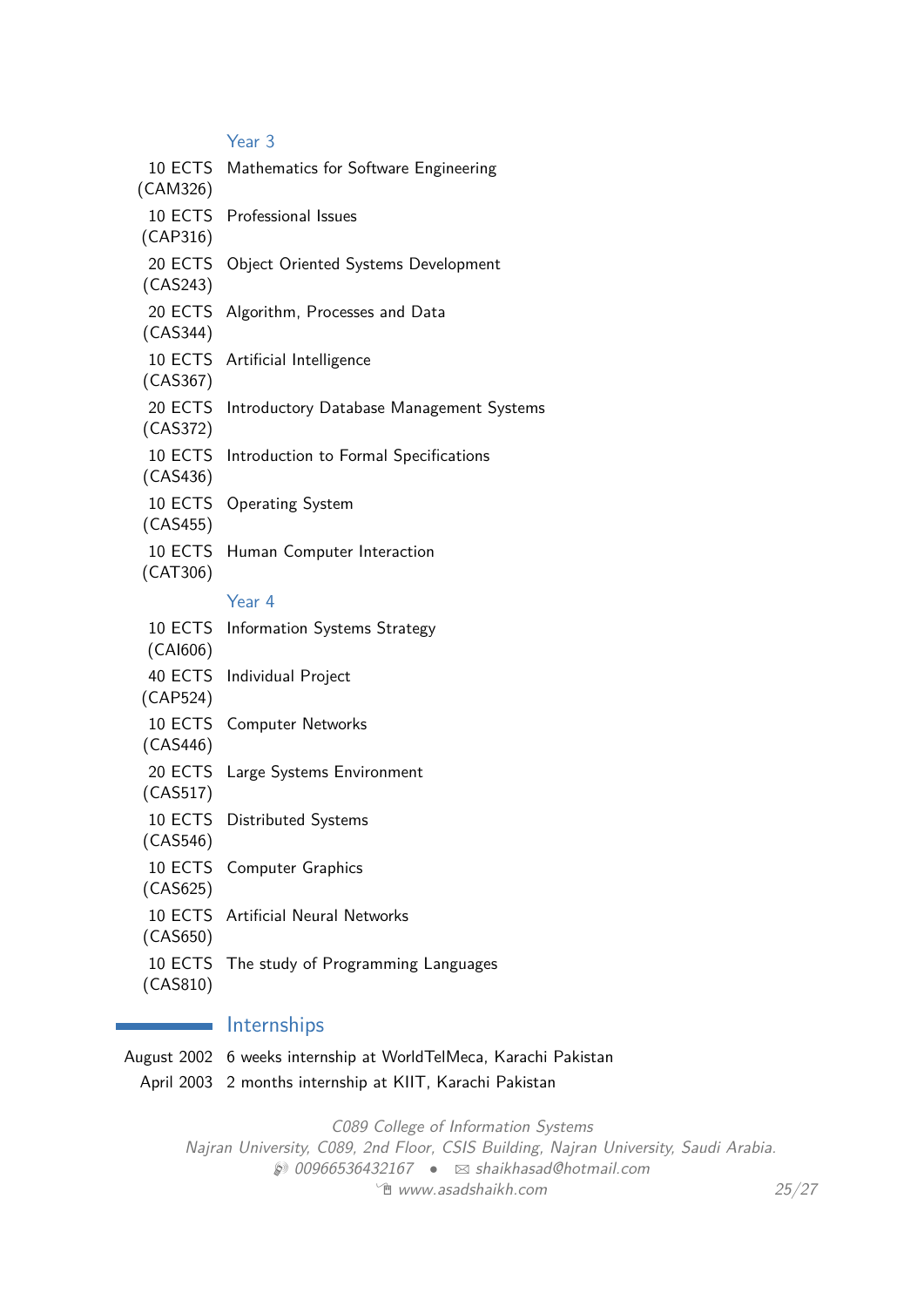| $\sim$               | <b>Computer Skills</b>                                                                                                                |
|----------------------|---------------------------------------------------------------------------------------------------------------------------------------|
| Operating<br>Systems | Microsoft Windows family and Linux                                                                                                    |
| Languages            | Programming C, C++, OCL, UML, CSP, Alloy, USE, Java                                                                                   |
|                      | Applications Microsoft Office, TEX (LATEX, BibTex), Prezi, Adobe applications, and other word<br>processing and presentation tools    |
| Networking           | Microsoft Office, TEX (TCP, DNS, Dynamic routing, and other networking protocols                                                      |
|                      | <b>Awards</b>                                                                                                                         |
|                      | May 2020 Exceptional Research Award from Department of Information Systems for the year<br>2019-2020, Najran University, Saudi Arabia |
| February<br>2015     | Received Shield for best tutorial presentation in 4th International Multi Topic<br>Conference (IMTIC 15) by Springer CCIS             |
|                      | May 2012 Best Presenter Award Seminar UIA Malaysia                                                                                    |
|                      | April 2012 Won MOHE Malaysia Common Wealth Scholarship 2012                                                                           |
| 2012                 | February Bronze Medal for poster presentation 2012 at UIA Malaysia                                                                    |
| February<br>2012     | Participation in postgraduate colloquium at UIA Malaysia                                                                              |
| February<br>2011     | Danish language certificate from Lærdansk, Odense, Denmark                                                                            |
|                      | June 2009 Spanish language certificate from Generalitat de Catalunya, Barcelona, Spain                                                |
| April 2009           | Research Grant from Internet Interdisciplinary Institute (IN3), Barcelona Spain                                                       |

# **Communication Skills**

- $\circ$  Ability to work individually and in a team.
- <sup>o</sup> Quality to adapt to multicultural environments.

# Languages

English **Fluent English Fluent Fluent English Fluent English Fluent Able to Speak, Write, and Read** Urdu **Fluent Able to Speak, Write, and Read** Sindhi **Fluent Fluent Able to Speak, Write, and Read** Arabic **Moderate Able to Speak, Write, and Read** 

Swedish **Basic**

Danish **Basic**

Spanish **Basic**

# Interests

- Reading and the set of the Second Second Second Second Second Second Second Second Second Second Second Second Second Second Second Second Second Second Second Second Second Second Second Second Second Second Second Seco